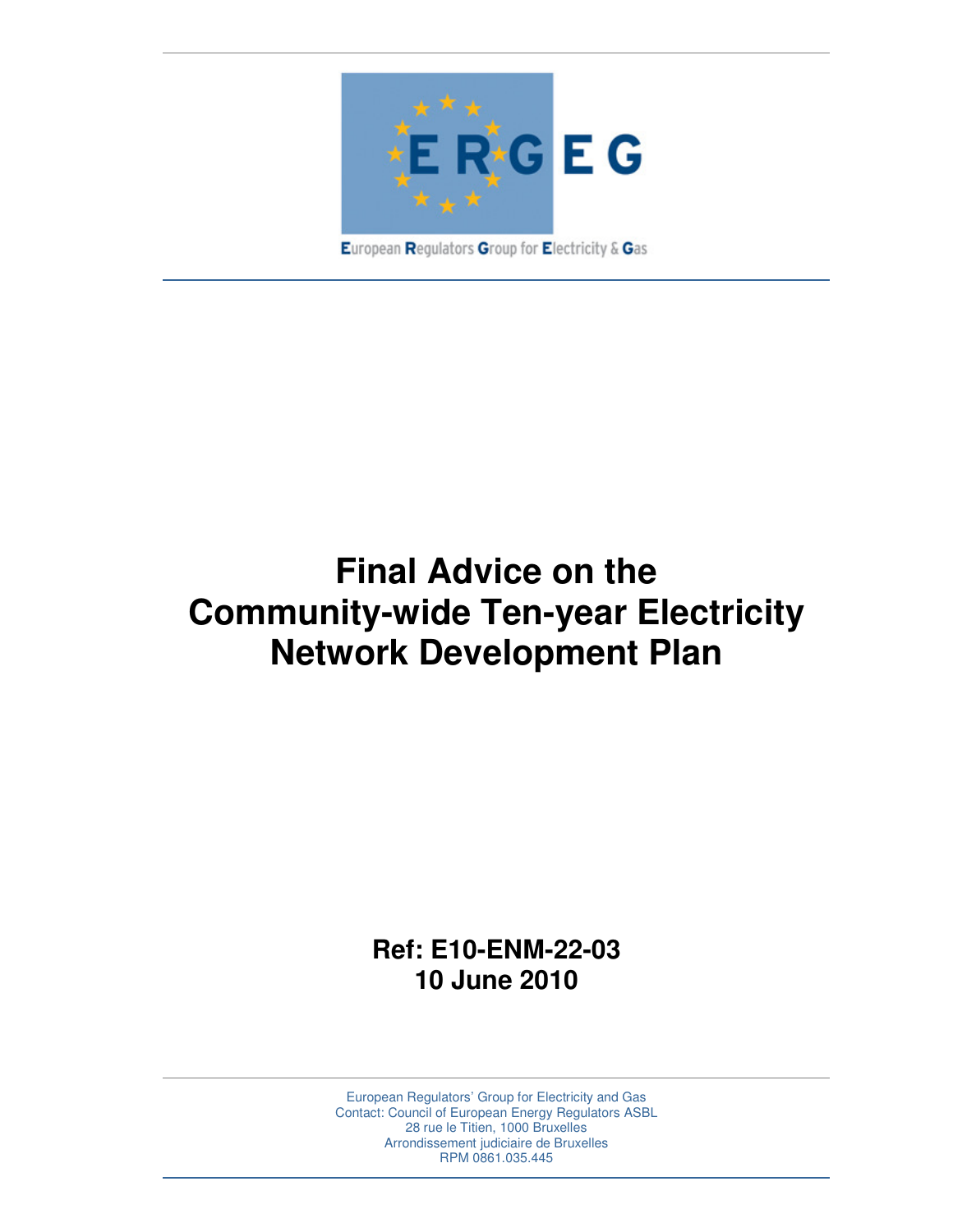

#### **INFORMATION PAGE**

#### **Abstract**

This document sets out ERGEG's advice for the development of the Communitywide ten-year network development plan. This is done in accordance with the legislative requirements in the  $3<sup>rd</sup>$  Package and as guidance for ENTSO-E work in this area during the interim period before the Agency for the Cooperation of Energy Regulators is fully operational. ERGEG will use this document when giving its duly reasoned opinion on the ENTSO-E draft Community-wide ten-year network development plan.

#### **Target Audience**

Transmission system operators, energy suppliers, traders, electricity customers, electricity industry, consumer representative groups, power exchanges, academics and other interested parties.

#### **Related Documents**

CEER/ERGEG documents

- "ERGEG Draft Advice on the Community-wide Ten-year Electricity Network Development Plan", 10 December 2009, Ref: E09-ENM-16-03 http://www.energyregulators.eu/portal/page/portal/EER\_HOME/EER\_CONSULT/CLOSED%20PUBLIC%20 CONSULTATIONS/ELECTRICITY/electricity%2010 year%20ntwk%20dev%20plan/CD/E09-ENM-16-03%20CW-Ten%20Year%20Plan\_10%20Dec%202009.pdf
- "ERGEG Guidelines on Consultation Practices", 11 March 2009, Ref. E07-EP-16- 03.http://www.energy-regulators.eu/portal/page/portal/EER\_HOME/EER\_CONSULT/E07- EP-16-03\_PC-Guidelines\_2009-Mar-11.pdf

External Documents

- Directive 2009/72/EC of the European Parliament and of the Council of 13 July 2009 concerning common rules for the internal market in electricity and repealing Directive 2003/54/EC. http://eurlex.europa.eu/LexUriServ/LexUriServ.do?uri=OJ:L:2009:211:0055:0093:EN:PDF
- Regulation (EC) No 713/2009 of the European Parliament and of the Council of 13 July
- 2009 establishing an Agency for the Cooperation of Energy Regulators. http://eurlex.europa.eu/LexUriServ/LexUriServ.do?uri=OJ:L:2009:211:0001:0014:EN:PDF
- Regulation (EC) No 714/2009 of the European Parliament and of the Council of 13 July 2009 on conditions for access to the network for cross-border exchanges in electricity and repealing Regulation (EC) No 1228/2003. http://eur-lex.europa.eu/LexUriServ/LexUri Serv.do?uri=OJ:L:2009:211:0015:0035:EN:PDF
- Decision No 1364/2006/EC of the European Parliament and of the Council of 6 September 2006 laying down guidelines for trans-European energy networks and repealing Decision 96/391/EC and Decision No 1229/2003/EC. http://eurlex.europa.eu/LexUriServ/LexUriServ.do?uri=OJ:L:2006:262:0001:0023:EN:PDF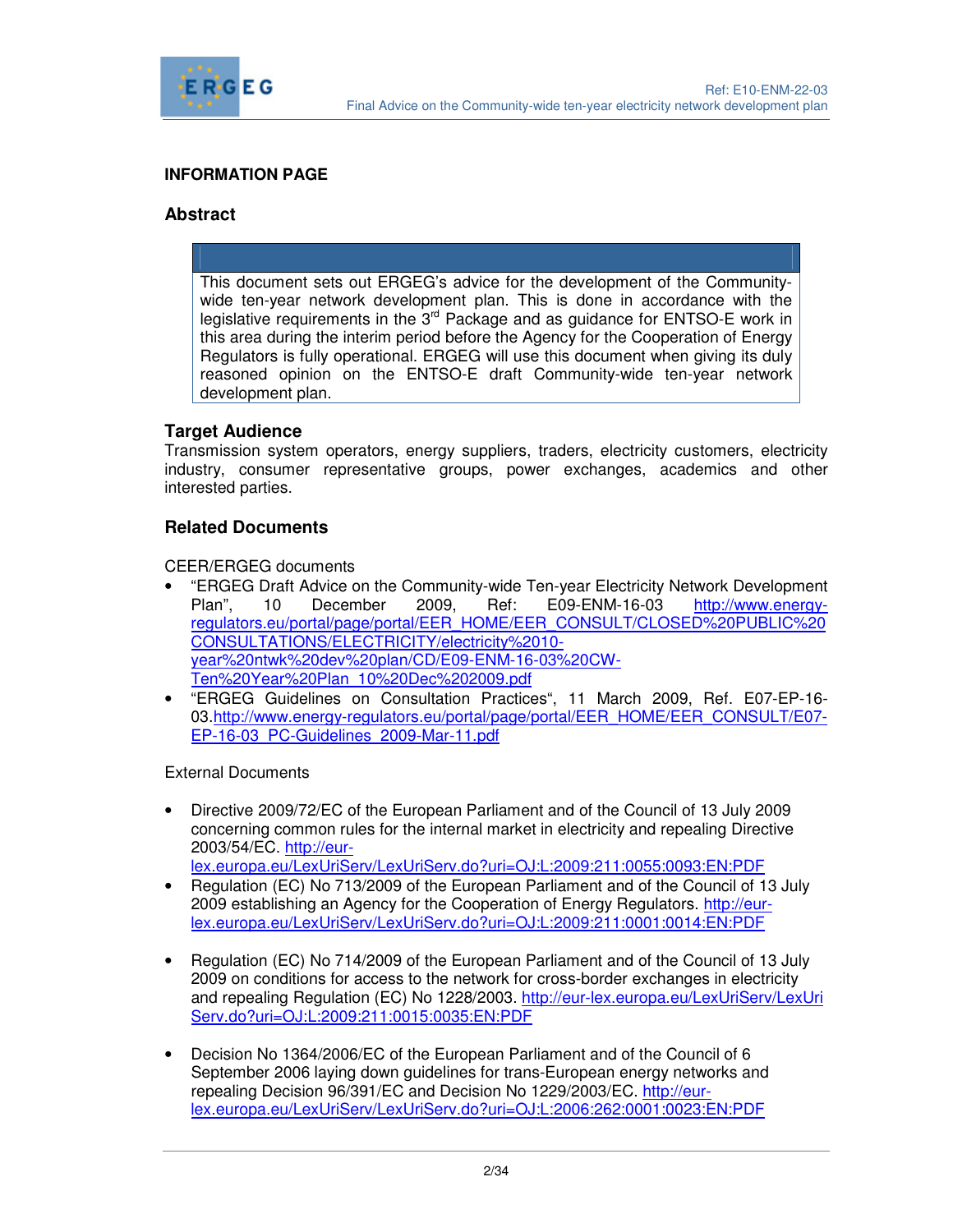

# **Table of Contents**

| 1                                                                       |  |       |                                                             |  |  |
|-------------------------------------------------------------------------|--|-------|-------------------------------------------------------------|--|--|
|                                                                         |  |       |                                                             |  |  |
| $\mathbf 2$                                                             |  |       |                                                             |  |  |
| 3                                                                       |  |       |                                                             |  |  |
| 4                                                                       |  |       |                                                             |  |  |
|                                                                         |  |       |                                                             |  |  |
|                                                                         |  |       |                                                             |  |  |
|                                                                         |  |       |                                                             |  |  |
|                                                                         |  |       |                                                             |  |  |
|                                                                         |  |       |                                                             |  |  |
| 5                                                                       |  |       |                                                             |  |  |
|                                                                         |  |       |                                                             |  |  |
|                                                                         |  |       |                                                             |  |  |
|                                                                         |  |       |                                                             |  |  |
|                                                                         |  |       |                                                             |  |  |
| <b>CONTENTS OF THE COMMUNITY-WIDE TEN-YEAR ELECTRICITY NETWORK</b><br>6 |  |       |                                                             |  |  |
|                                                                         |  |       |                                                             |  |  |
|                                                                         |  |       |                                                             |  |  |
|                                                                         |  |       |                                                             |  |  |
|                                                                         |  |       |                                                             |  |  |
|                                                                         |  |       |                                                             |  |  |
|                                                                         |  | 6.5.1 |                                                             |  |  |
|                                                                         |  |       |                                                             |  |  |
|                                                                         |  | 6.6.1 |                                                             |  |  |
|                                                                         |  | 6.6.2 |                                                             |  |  |
|                                                                         |  | 6.6.3 |                                                             |  |  |
|                                                                         |  | 6.6.4 | Technical and Economic Description of Investment Projects27 |  |  |
| 7                                                                       |  |       |                                                             |  |  |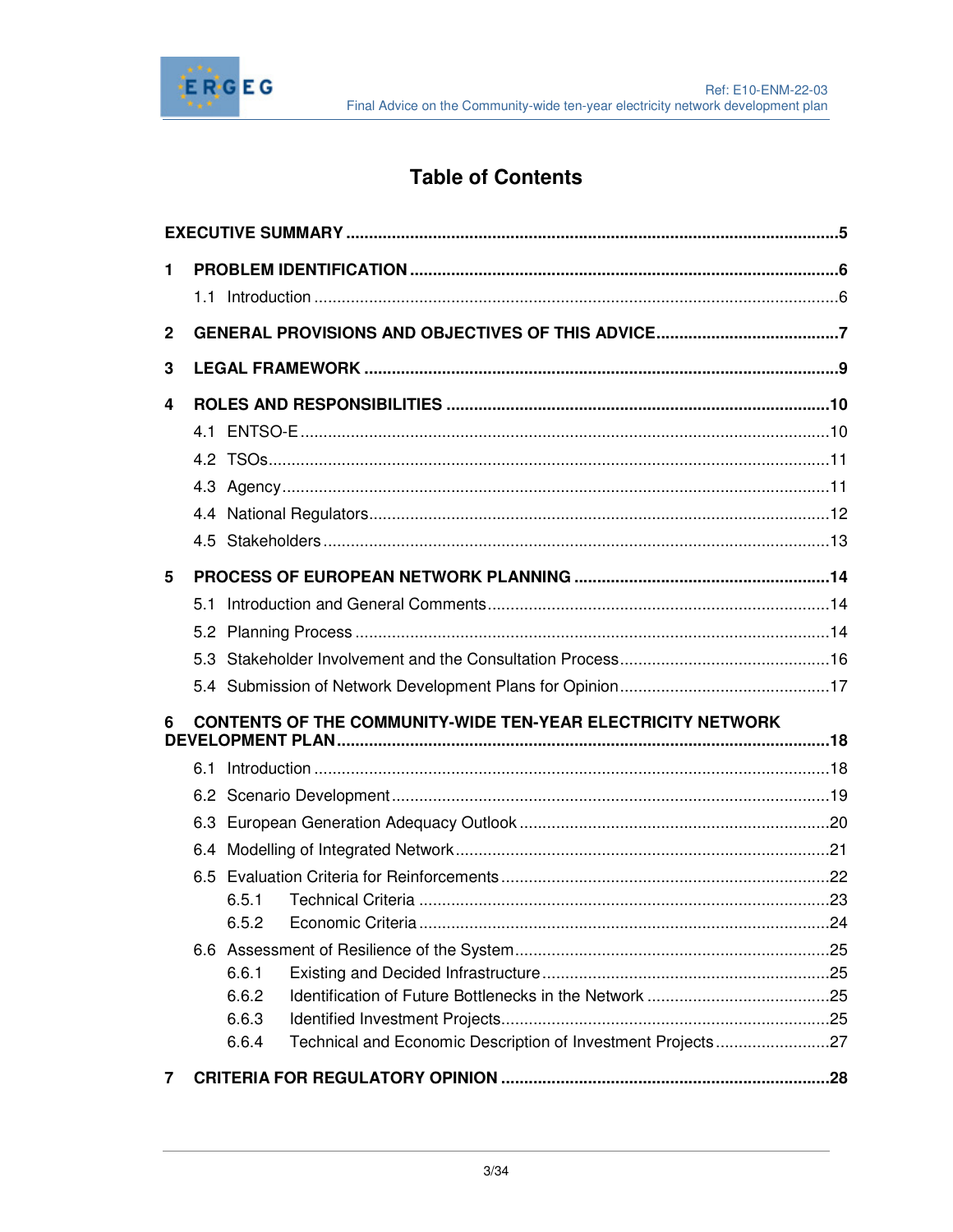

|  | 8 COHERENCE BETWEEN THE NATIONAL, REGIONAL AND COMMUNITY-WIDE |  |  |  |
|--|---------------------------------------------------------------|--|--|--|
|  | 9 MONITORING IMPLEMENTATION OF NETWORK DEVELOPMENT PLANS 31   |  |  |  |
|  |                                                               |  |  |  |
|  |                                                               |  |  |  |
|  |                                                               |  |  |  |

# **Figures**

| Figure 1: Products (documents) in a European grid planning process  14         |  |
|--------------------------------------------------------------------------------|--|
|                                                                                |  |
| Figure 3: Contents of the Community-wide ten-year network development plan  19 |  |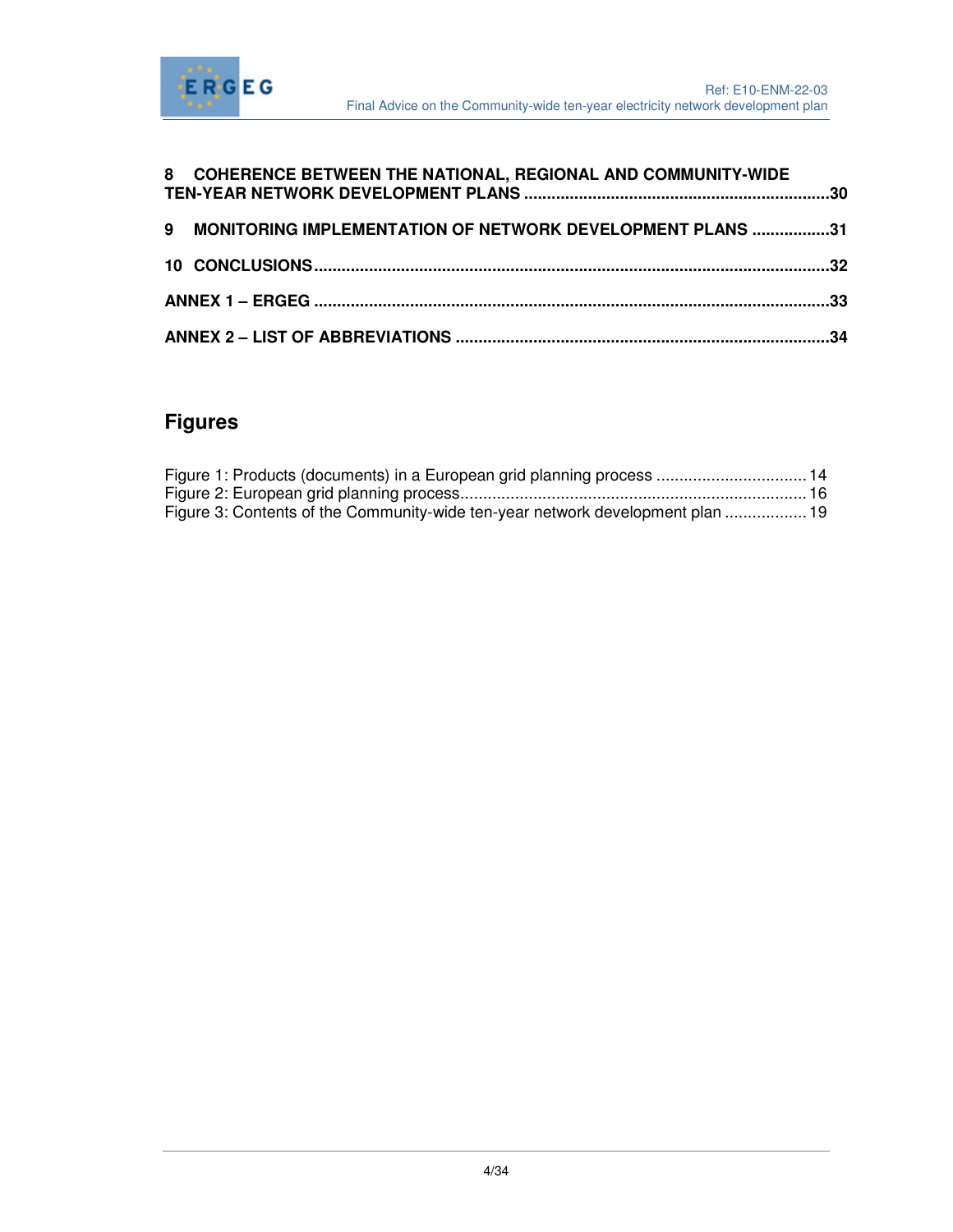

-

#### **Executive Summary**

Regulation (EC) 714/2009<sup>1</sup> (Electricity Regulation) requires the European Network of Transmission System Operators for Electricity (ENTSO-E) to adapt and publish, every two years, a non-binding Community-wide ten-year electricity network development plan. The plan shall build on national investment plans, taking into account regional investment plans and, if appropriate, Community aspects of network planning from the Trans-European Energy Networks for Electricity (TEN-E) Guidelines. The regulation also stipulates that the plan will include the modelling of the integrated network, scenario development, a European generation adequacy outlook and an assessment of the resilience of the system.

This document sets out ERGEG's advice for the development of the Community-wide tenyear network development plan. This is done in accordance with the legislative requirements and as guidance for ENTSO-E work in this area during the interim period. ERGEG will use this document when giving its duly reasoned opinion on ENTSO-E draft Community-wide ten-year network development plan.

The advice therefore focuses on both the Community-wide ten-year network development plan and the regional investment plans. National plans are mentioned where they have relevance to the Community-wide network development plan (i.e. national plans are the basis for the Community-wide plan and the Community-wide and national network development plans must be consistent).

The document maps the roles and responsibilities of ENTSO-E, the Transmission System Operators (TSOs), the Agency for the Cooperation of Energy Regulators (the Agency), the National Regulatory Authorities (NRAs) and stakeholders, as set out in the 3<sup>rd</sup> Package<sup>2</sup>. The main tasks in the planning process, stakeholders' involvement and the contents of the Community-wide ten-year network development plan are identified. According to the legislation, the draft Community-wide ten-year network development plan should be developed applying national plans, scenarios and the generation adequacy outlook – and ensuring consistency between them. This development work shall include stakeholder involvement and public consultation. The draft plan shall be submitted to the Agency for its opinion. The Agency's reasoned opinion may include a recommendation to amend the national or Community-wide ten-year network development plans. Afterwards, ENTSO-E shall adapt and publish the plan and the Agency monitors its implementation. The Agency will also report to the European Commission on the plan's implementation.

This paper presents the evaluation criteria - both technical and economic - to be applied when alternative reinforcements are compared. Furthermore, specific regulatory criteria applied in the opinion-forming process are addressed.

<sup>1</sup> Regulation (EC) No 714/2009 of the European Parliament and of the Council of 13 July 2009 on conditions for access to the network for cross-border exchanges in electricity and repealing Regulation (EC) No 1228/2003.

 $2$  The 3rd legislative Package proposals for the European Internal Market in Energy were finally adopted on 13 July 2009 and include 5 legislative acts: 2 amended Directives on the Directives amending Directive 2003/54/EC and Directive 2003/55/EC concerning common rules for the internal market in electricity (2009/72/EC) and the internal market in natural gas (2009/73/EC), respectively; 2 amended Regulations Amending Regulation (EC) No 1228/2003 on conditions for access to the network for cross-border exchanges in electricity (No 714/2009)and Regulation (EC) No 1775/2005 on conditions for access to the natural gas transmission networks (No 715/2009); and a new Regulation establishing an Agency for the Cooperation of Energy Regulators (No 713/2009). http://eur-lex.europa.eu/JOHtml.do?uri=OJ:L:2009:211:SOM:EN:HTML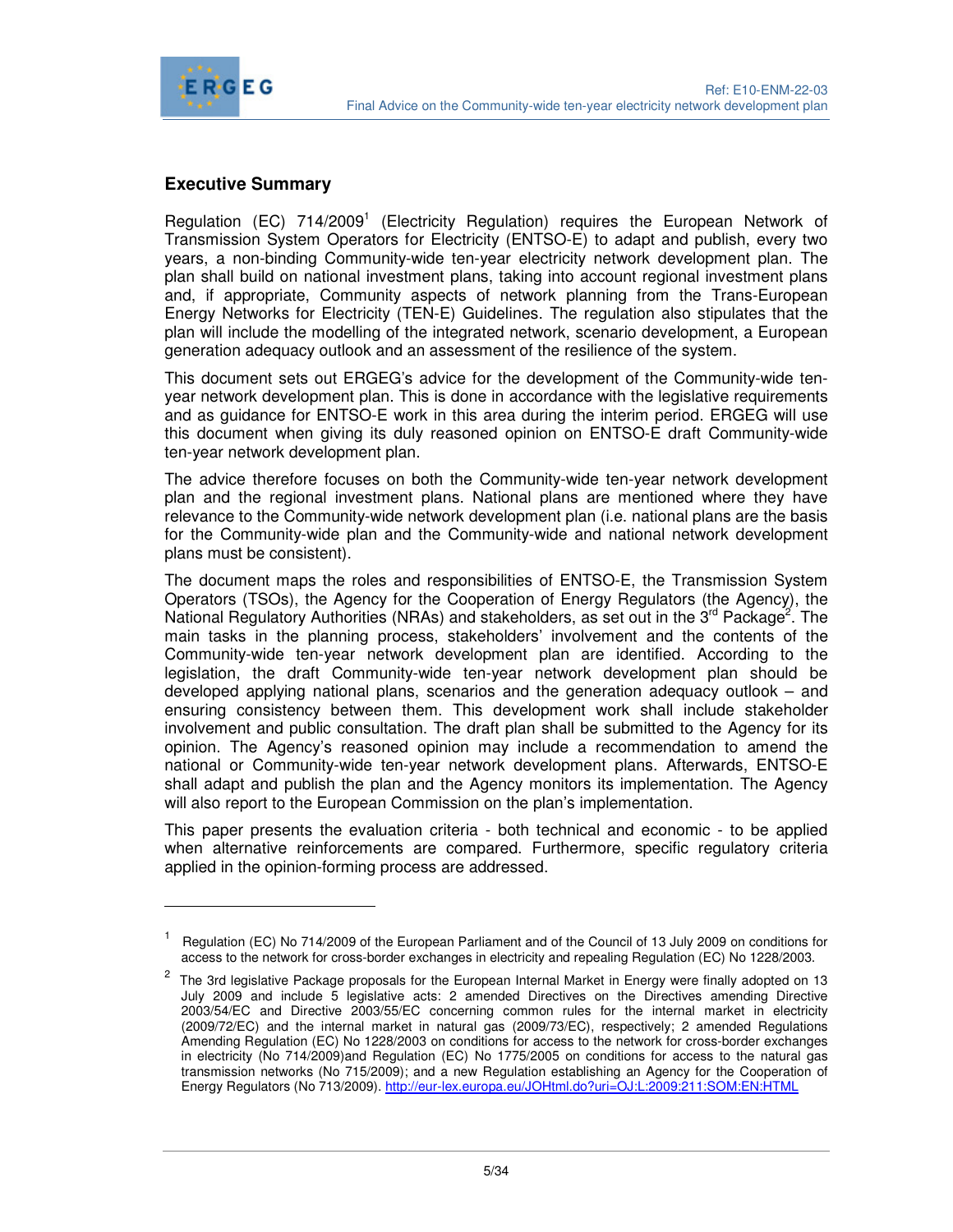

-

### **1 Problem Identification**

#### **1.1 Introduction**

Before the liberalisation of electricity markets in Europe, TSOs developed their networks mainly to meet national needs. Interconnections to other countries have been built to give market actors on both sides of an interconnection the opportunity to trade, but co-ordination of TSO planning across borders has not been commonly executed. This approach to developing networks has led to a situation where congestions appear on interconnectors, thereby hampering cross-border trade and market integration. To enhance cross-border trade and integrated European markets, TSOs should co-ordinate and align their network development at regional and European level.

The development of national networks requires a more coordinated approach to ensure efficient and adequate investments in the Internal Electricity Market (IEM). Adaptation to other TSOs' network plans at regional and European level is a prerequisite for an integrated market. Furthermore, an increase in transmission capacity across borders will be needed for market integration. Otherwise, congestion across borders will prohibit the efficient functioning of the market. Joint network planning at European level should ascertain that enough transmission capacity is available for national, regional and European needs, and that investment is made where most needed.

The amount of intermittent generation is set to increase in Europe in order to meet the energy policy targets for 2020<sup>3</sup>. The flexibility of the power system should be increased to fully utilise this generation technology. This flexibility may be achieved by increasing transmission capacity across borders. The need for cross-border transmission capacity and related investments should be identified jointly by the European TSOs, as overall European energy policy may be difficult to implement efficiently if these needs are only identified at national level by TSOs. There is a need for a European and regional approach to network development through common scenarios and joint grid planning.

Stakeholders have requested more transparency in the network planning process. The reasons and scenarios behind the network plans are of particular interest. Applying a more unified and joint network planning process across the European Union (EU) contributes also to transparency of the entire EU network and its development. Moreover, it gives the opportunity to foster an integrated European planning process, leading to adequate investments at a European scale which are directly linked to the national and regional scale. All this implies that viable transmission networks and necessary regional interconnections, relevant from trading and a security of supply point of view within the IEM, should be considered.

With the above in mind, ERGEG's advice aims to provide guidance to ENTSO-E on the development and content of the Community-wide ten-year network development plan which is now required under the  $3<sup>rd</sup>$  Package.

<sup>3</sup> These EU targets for the year 2020 include: 20% reduction in greenhouse gas emissions, 20% EU renewables share and 20% savings in consumption by improving energy efficiency.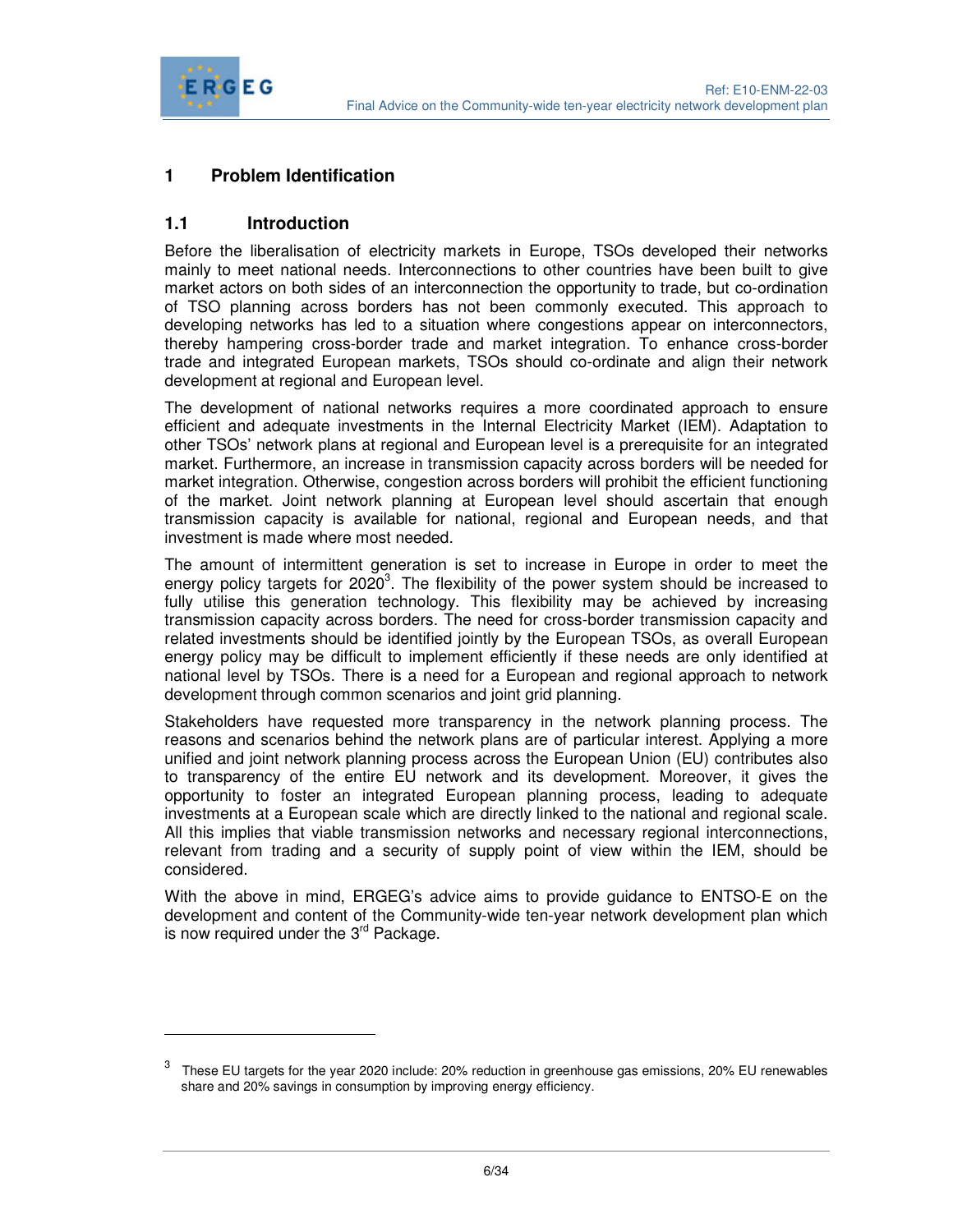

#### **2 General Provisions and Objectives of this Advice**

ERGEG

The objective of this document (advice) is to explain and propose an intended comprehensive regulatory approach for the assessment of the non-binding Community-wide ten-year electricity network development plan for the European transmission grids which is to be prepared by ENTSO-E according to the provisions of the 3 $^{\text{rd}}$  Package<sup>4</sup>.

The overall/strategic objective of this advice is to create a better and more stable environment for TSOs and NRAs/Agency by:

- setting out explicitly what should be included in the Community-wide ten-year network development plan, so that ENTSO-E will know precisely how to create it and what to include in it;
- defining the fulfilment/quality criteria for the plan, so that the Agency will know how to evaluate and what (possibly) to request further, should something be missing; and
- defining the process for preparing the Community-wide ten-year network development plan, so that the Agency will be able to evaluate whether all stakeholders have been consulted and whether the scenarios and planning principles behind the plan are transparently communicated to the stakeholders;

The preparation of the plan shall be done in accordance with the practical needs and considerations which support the achievement of the following key objectives:

- enabling security of electricity supply;
- providing for adequate conditions to ensure operational security and meet the grid connection and access requirements of the grid users;
- evolution of the European electricity market, most notably increasing cross-border trade and physical electricity exchanges;
- integration of the European electricity market within and between regions to increase competition and efficiency;
- transmission infrastructure development in Europe, according to the needs emerging from the increased intermittent generation and targets for 2020; and
- transparency of TSOs' planning decisions.

The scope of the Community-wide ten-year network development plan mainly concerns investments of a broader European dimension which involve at least two Member States (MS), have an impact on neighbouring grids or affect cross-border transmission capacity. The Community-wide ten-year network development plan should mainly focus on crossborder investments and internal investments that have an effect on cross-border transmission capacity. The plan shall include both regulated and exempted (according to Article 17, Electricity Regulation (EC) No 714/2009 – hereafter Electricity Regulation) investment projects.

-

<sup>&</sup>lt;sup>4</sup> See Footnote 2.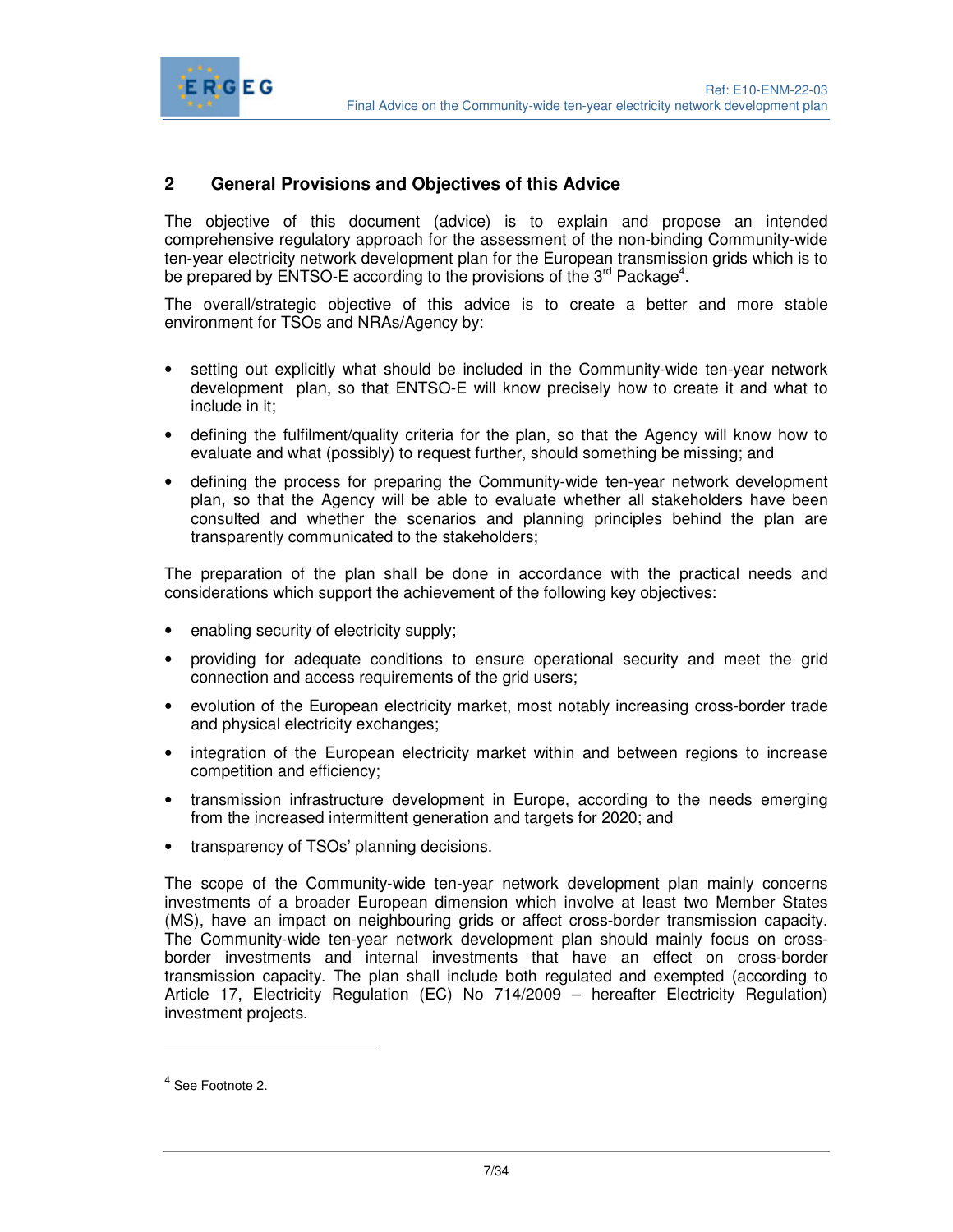

Financing and cost-sharing of the investments are outside of the scope of this document. However, the estimated cost figures of the projects foreseen in the Community-wide ten-year network development plan are mentioned.

The network planning for the Community-wide ten-year network development plan shall take into account not only national TSOs' opinions but also other organisations' criteria and scenarios which contribute to network planning. Other criteria and scenarios could include, for example circumstances that help contribute to the renewables/2020 targets.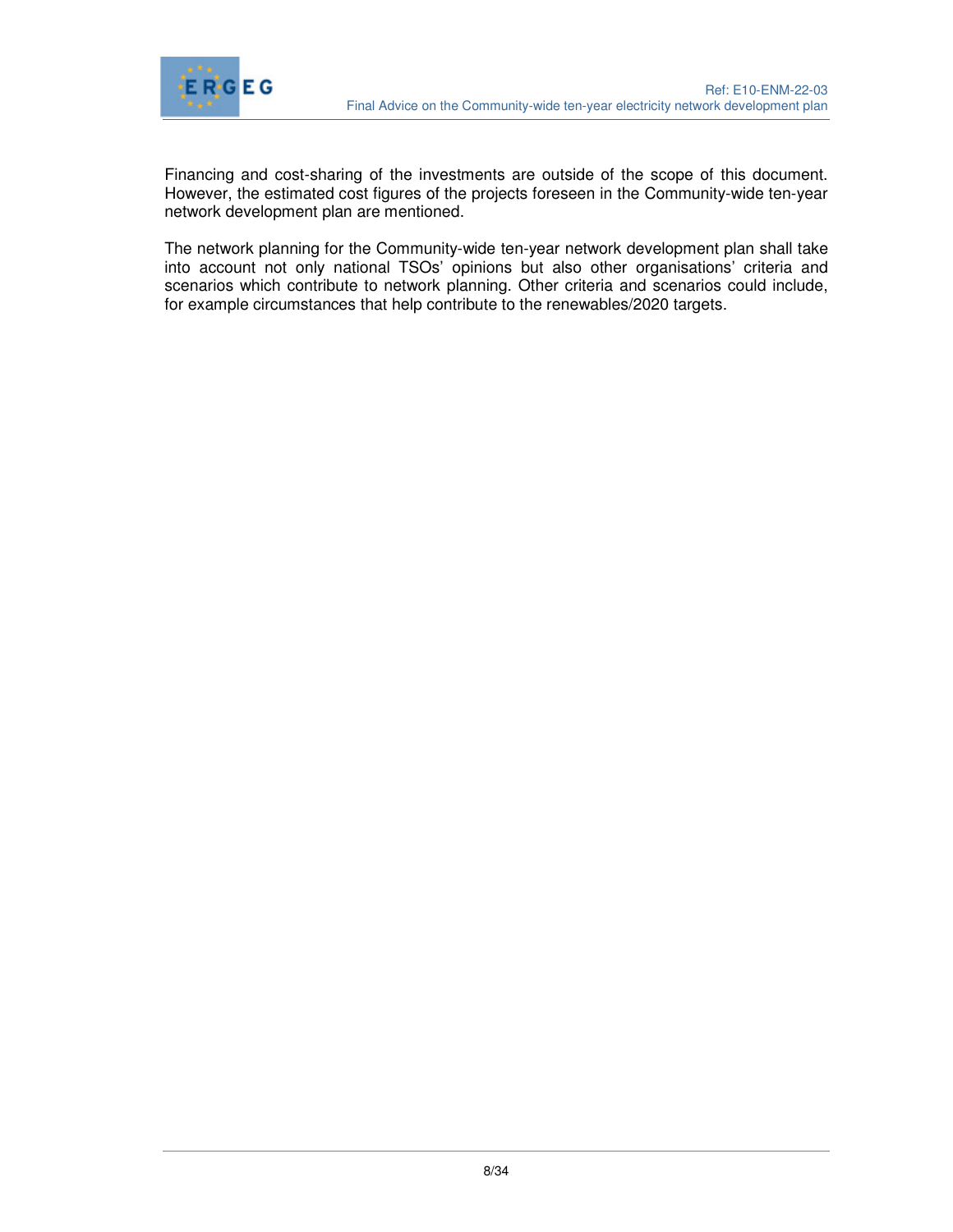

 $\overline{a}$ 

#### **3 Legal Framework**

Article 8 of Electricity Regulation provides that the Community-wide ten-year network development plan shall, in particular:

(a) build on national investment plans, taking into account regional investment plans as referred in Article 12(1) of the Electricity Regulation, and, if appropriate, Community aspects of network planning including the guidelines for the trans-European energy networks in accordance with Decision No 1364/2006/EC (TEN-E Guidelines)<sup>5</sup>;

(b) regarding cross-border interconnections, also build on the reasonable needs of different system users and integrate long-term commitment from investors referred to in Article 8 and Articles 13 and 22 of Directive 2009/72/EC<sup>6</sup> (Electricity Directive); and

(c) identify investment gaps, notably with respect to cross-border capacities.

Regarding point (c), a review of barriers to increasing cross-border capacity of the network which arise from different approval procedures or practices may be annexed to the plan.

The Community-wide ten-year network development plan shall include the modelling of the integrated network, scenario development, a European generation adequacy outlook and assessment of the resilience of the system.

According to Article 7 of the Electricity Regulation, the European generation adequacy outlook included in the non-binding Community-wide ten-year network development plan shall cover the overall adequacy of the electricity system to supply current and projected demands for electricity for the next 5-year period as well as for the period between 5 and 15 years from the date of that outlook. The European generation adequacy outlook shall build on national generation adequacy outlooks prepared by the individual TSOs.

<sup>5</sup> Decision No 1364/2006/EC of the European Parliament and of the Council of 6 September 2006 laying down guidelines for trans-European energy networks and repealing Decision 96/391/EC and Decision No 1229/2003/EC.

<sup>&</sup>lt;sup>6</sup> Directive 2009/72/EC of the European Parliament and of the Council of 13 July 2009 concerning common rules for the internal market in electricity and repealing Directive 2003/54/EC.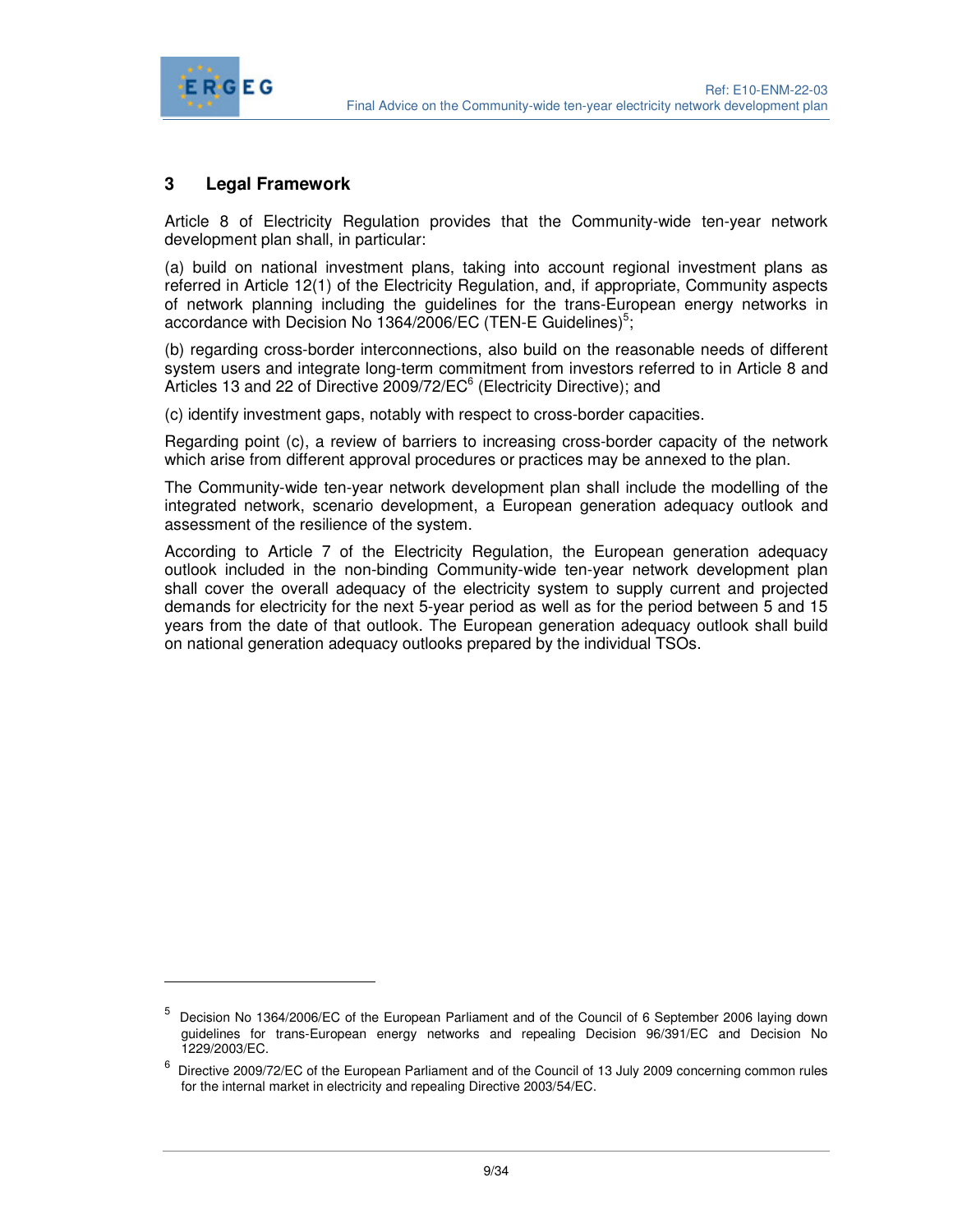

#### **4 Roles and Responsibilities**

The roles and responsibilities of the Agency, the NRAs, ENTSO-E and the TSOs are specified in detail in the 3<sup>rd</sup> Package. This Section provides a summary of these roles, based on the relevant Articles of the Electricity Regulation and the Electricity Directive.

With regard to stakeholders, their roles and responsibilities (Section 4.5) are not mentioned in detail in the legislation, as they are not explicitly regulated. Nevertheless, it is essential that all stakeholders contribute their input and information to the development of the Communitywide ten-year network development plan. Moreover, it is important that stakeholders do this in a regular and systematic manner and in relation to the different timeframes:

- (1) for the long-term perspective the European stakeholders' input is particularly important;
- (2) for the short-term perspective and updates of the ten-year network development plan, national stakeholders' contributions are also important.

#### **4.1 ENTSO-E**

ENTSO-E has the primary responsibility for delivering the Community-wide ten-year network development plan.

In order to ensure greater transparency of the entire electricity transmission network in the EU, Article 8(10) of the Electricity Regulation requires ENTSO-E to adopt, publish and regularly update a non-binding Community-wide ten-year network development plan, including a European generation outlook every two years. Viable electricity transmission networks and necessary regional interconnections, relevant from a commercial or security of supply point of view, should be included in that network development plan.

Within ENTSO-E, TSOs shall establish regional cooperation and, in particular, they shall publish a regional investment plan every two years based on which they may take investment decisions.

In addition, ENTSO-E shall submit the draft Community-wide ten-year network development plan, including the information regarding the consultation process, to the Agency for its opinion.

Article 10 of the Electricity Regulation places an obligation on ENTSO-E to conduct, at an early stage and in an open and transparent manner, an extensive consultation on the plan. This process is to involve all relevant market participants and, in particular, organisations representing all stakeholders, in accordance with the rules of procedure referred to in Article 5(1) of the Electricity Regulation. That consultation shall also involve the NRAs and other national authorities; supply and generation undertakings; system users including customers, distribution system operators; as well as the relevant industry associations, technical bodies and stakeholder platforms. It shall aim at identifying the views and proposals of all relevant parties during the decision-making process. All documents and minutes of meetings related to the consultation shall be made public.

Furthermore and as regards the Agency's monitoring of the implementation of the plan (set out in Article 9(2) of the Electricity Regulation), ENTSO-E shall make available all information required by the Agency to fulfil its monitoring activity.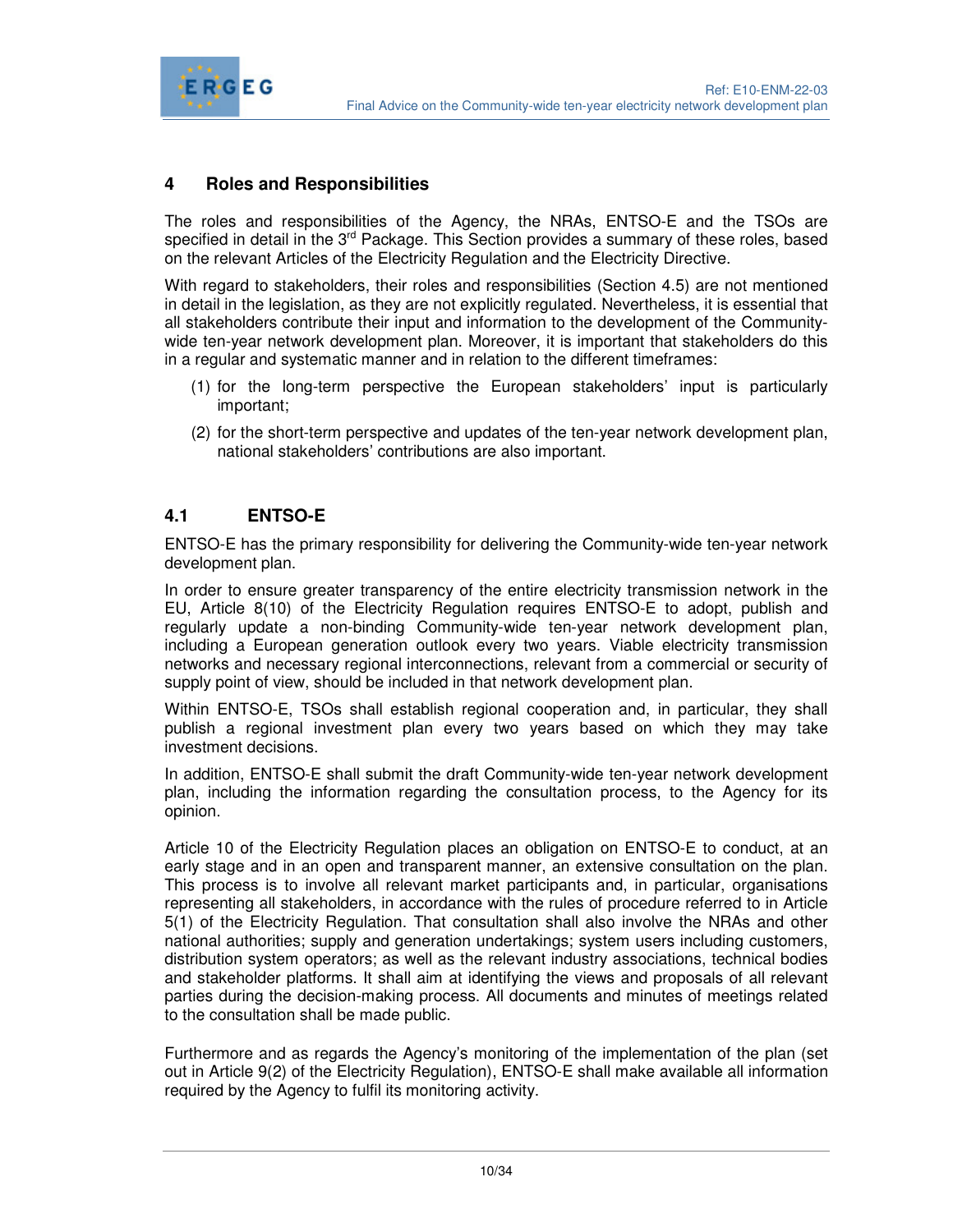

## **4.2 TSOs**

The TSOs have a role and responsibility to collect information and data within their system and, based on this information, to plan their network to meet the reasonable needs of customers (both the generators and consumers) and to co-operate at a regional and European level to adapt and publish the Community-wide ten-year network development plan.

Among other things, Article 12 of Electricity Directive 2009/72/EC<sup>7</sup> (Electricity Directive) states that TSOs are responsible for**:** 

- (a) ensuring the long-term ability of the system to meet reasonable demands for the transmission of electricity, operating, maintaining and developing under economic conditions secure, reliable and efficient transmission systems with due regard to the environment;
- (b) ensuring adequate means to meet service obligations;
- (c) contributing to security of supply through adequate transmission capacity and system reliability;
- (d) managing electricity flows on the system, taking into account exchanges with other interconnected systems. To that end, the transmission system operator shall be responsible for ensuring a secure, reliable and efficient electricity system and, in that context, for ensuring the availability of all necessary ancillary services, including those provided by demand response, insofar as such availability is independent from any other transmission system with which its system is interconnected; and
- (e) providing to the operator of any other system with which its system is interconnected, sufficient information to ensure the secure and efficient operation, coordinated development and interoperability of the interconnected system.

Meanwhile, Article 12 of the Electricity Regulation places an obligation on TSOs to establish regional cooperation within ENTSO-E. This includes the publication of a regional investment plan every two years. The TSOs may take investment decisions based on that regional investment plan. TSOs acting as the Independent System Operator (ISO) or the Independent Transmission Operator (ITO) may have additional tasks and responsibilities within network investment planning. Since this advice focuses on ownership-unbundled TSOs, these additional tasks are not addressed further in this document.

#### **4.3 Agency**

-

Article 9(2) of the Electricity Regulation as well as Article 6(4) of Regulation (EC) No 713/2009 establishing the Agency<sup>8</sup> (Agency Regulation) place an obligation on the Agency to provide (based on matters of fact) a duly reasoned opinion as well as recommendations to ENTSO-E, the European Parliament, the Council and the European Commission on the draft

 $<sup>7</sup>$  Directive 2009/72/EC of the European Parliament and of the Council of 13 July 2009 concerning common rules</sup> for the internal market in electricity and repealing Directive 2003/54/EC

<sup>&</sup>lt;sup>8</sup> Regulation (EC) No 713/2009 of the European Parliament and of the Council of 13 July 2009 establishing an Agency for the Cooperation of Energy Regulators.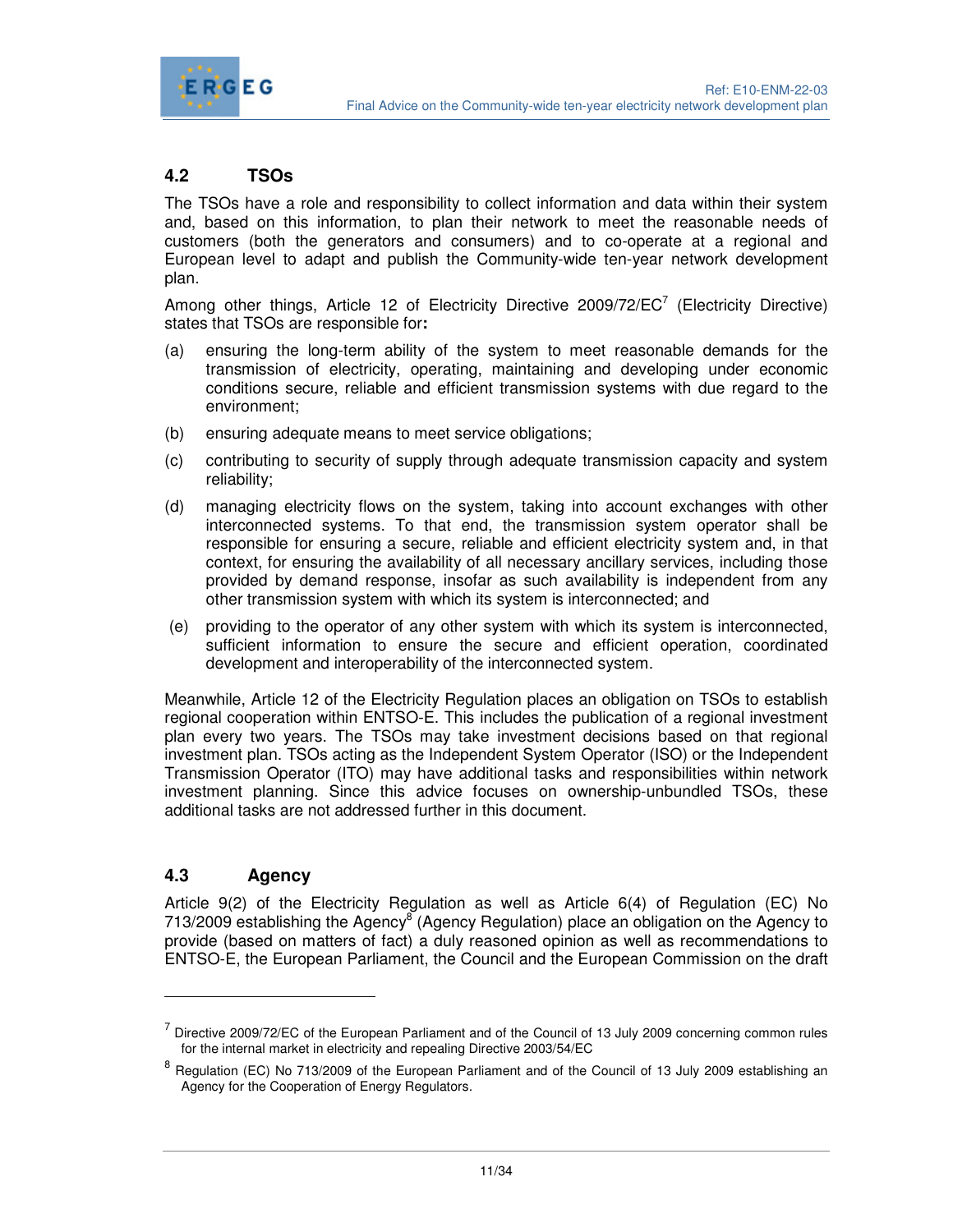

non-binding Community-wide ten-year network development plan. This opinion shall take into account the objectives of non-discrimination, effective competition and the efficient and secure functioning of the internal electricity market, and a sufficient level of cross-border interconnection open to third-party access (TPA). The opinion shall be provided within a period of two months from the day of receipt and include recommendations where it considers that the draft Community-wide ten-year network development plan submitted by ENTSO-E does not contribute to the objectives mentioned above.

In addition, Article 8(11) of the Electricity Regulation stipulates that the Agency shall provide an opinion on the national ten-year network development plans to assess their consistency with the Community-wide ten-year network development plan. If the Agency identifies inconsistencies between a national ten-year network development plan and the Communitywide ten-year network development plan, it shall recommend amending the national ten-year network development plan or the Community-wide ten-year network development plan as appropriate.

Article 6(8) of the Agency Regulation further details the Agency's monitoring of the implementation of the Community-wide ten-year network development plan: if it identifies inconsistencies between the plan and its implementation, it shall investigate the reasons for the inconsistencies and make recommendations to the TSOs, the NRAs or other competent bodies concerned, with a view to implementing the investments in accordance with the Community-wide ten-year network development plan.

The Agency Regulation (Article 6(7)) also foresees that the Agency monitors progress with regard to the implementation of investment projects to create new interconnector capacity. The Agency (Article 6(4)) also monitors the execution of ENTSO-E tasks referred to in Article 8(3) of the Electricity Regulation (adaptation of a non-binding Community-wide ten-year network development plan) and reports to the European Commission. It will further monitor (Article 6(9)) the regional co-operation of TSOs according to Article 12 of the Electricity Regulation; in particular that TSOs shall publish a regional investment plan every two years and may take investment decisions based on the regional investment plan. The Agency takes into account the outcome of this co-operation when formulating its opinions, recommendations and decisions.

#### **4.4 National Regulators**

As set out in Article 36 of the Electricity Directive, NRAs must take all reasonable measures in pursuit of eliminating restrictions on trade in electricity between MS, including developing appropriate cross-border transmission capacity to meet demand and enhancing the integration of national markets which may facilitate electricity flows across the EU.

NRAs must report annually on their activity and the fulfillment of their duties to the relevant authorities of the MS, the Agency and the European Commission. The report must cover the steps taken and the results obtained as regards each of the tasks listed in Article 37 of the Electricity Directive, such as monitoring investments. The NRAs must monitor the TSO investment plans and provide in the annual report an assessment of the plans as regards their consistency with the Community-wide ten-year network development plan. Such an assessment may include recommendations to amend those investment plans.

The NRAs should also provide information on the market to permit the European Commission to exercise its role of observing and monitoring the internal market in electricity and its short, medium and long-term evolution, including aspects such as transmission and distribution infrastructure and investments.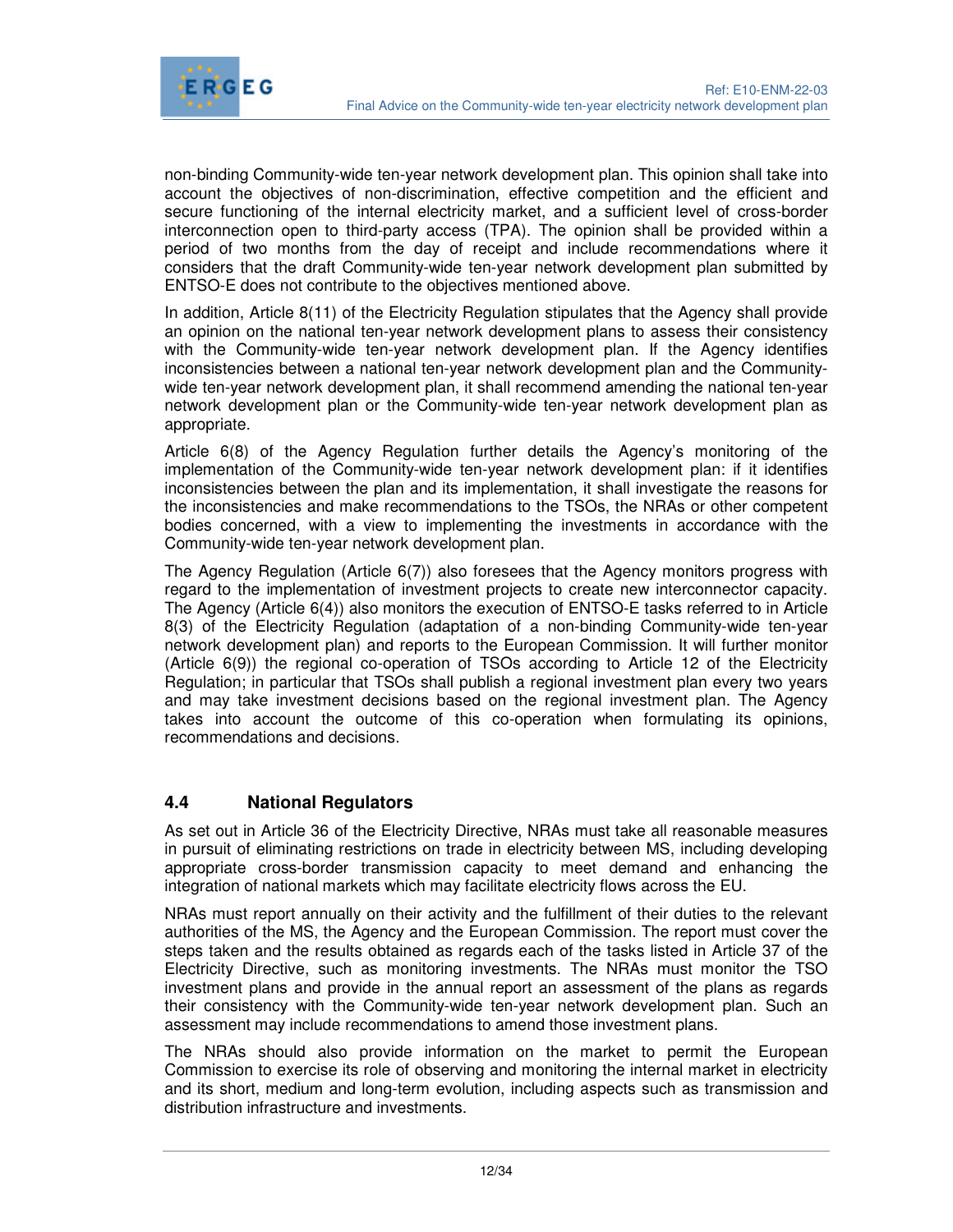

The NRAs must co-operate with regard to cross-border issues with the regulatory authority, or authorities of the MS concerned, and with the Agency.

In addition, the NRAs must co-operate at least at a regional level to enable an adequate level of interconnection capacity through new interconnections within the region and between regions to allow for development of security of supply, without discriminating between supply undertakings in different MS.

NRAs may have additional tasks and responsibilities within network investment planning, when the TSO acts as an Independent System Operator (ISO) or Independent Transmission Operator (ITO). Since this advice focuses on the Community-wide ten-year network development plan (i.e. not the provisions related to national considerations), as well as on ownership–unbundled TSOs, these additional tasks are not addressed further in this document.

#### **4.5 Stakeholders**

The involvement and consultation of stakeholders (such as producers, traders, suppliers, industries, customers and distribution system operators) will be developed as a standard practice by ENTSO-E and TSOs from the start of their work on the network development plans. Stakeholders will be consulted and able to comment on this work.

At the request of TSOs, stakeholders will provide TSOs with the relevant data from achieved, actual and future consumption/production/networks.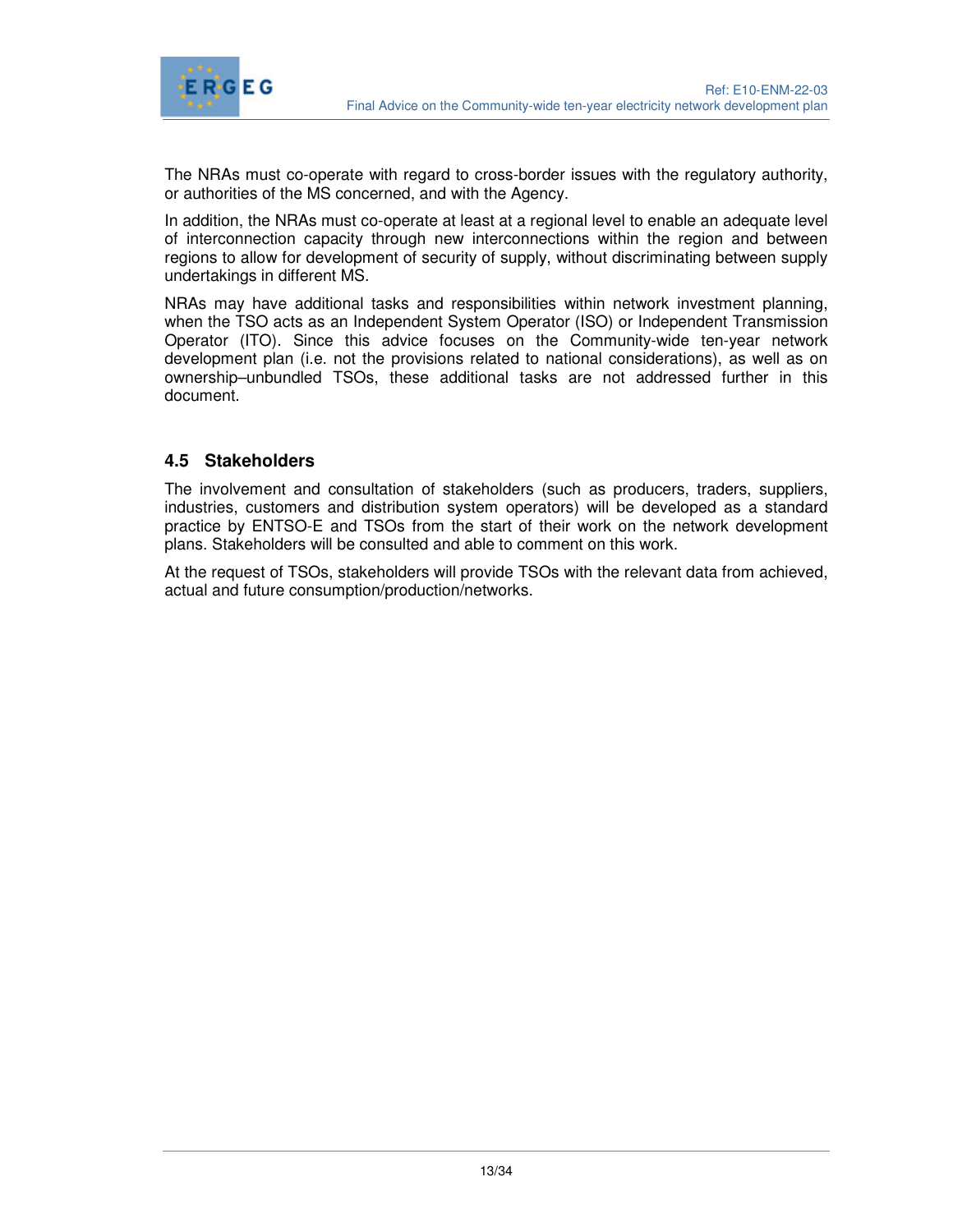

#### **5 Process of European Network Planning**

#### **5.1 Introduction and General Comments**

During network planning, several documents must be developed and it is important that they are consistent. The process for developing the Community-wide ten-year network development plan must therefore be part of a larger planning process and not an isolated process taking place every second year.

The following sections of this document set out ERGEG's views on the key elements of the process and what should be included in the TSO/ENTSO-E work.

Several documents and processes are inter-related when developing the European scheme for grid planning. The most relevant documents are the European and national generation adequacy outlook and the ten-year network development plans at the Community, regional and national level, which include system adequacy forecasts for these 3 levels. These documents are developed and published every year, or every second year, and viewed by different parties such as NRAs, the Agency and the European Commission.

The European scheme for grid planning includes both the process and the output of that process, i.e. network plans and generation adequacy outlooks. The regulatory advice on the Community-wide ten-year network development plan includes both processes and documents.

Figure 1 shows the documents in the ten-year network development planning process.



Figure 1: Products (documents) in a European grid planning process

#### **5.2 Planning Process**

The Community-wide ten-year network development plan shall combine a broad scale European system development with detailed information on investment projects. The Community-wide ten-year network development plan must include all projects that are important for cross-border issues (this could also include inner-TSO-lines). This requires both a top-down and a bottom-up approach.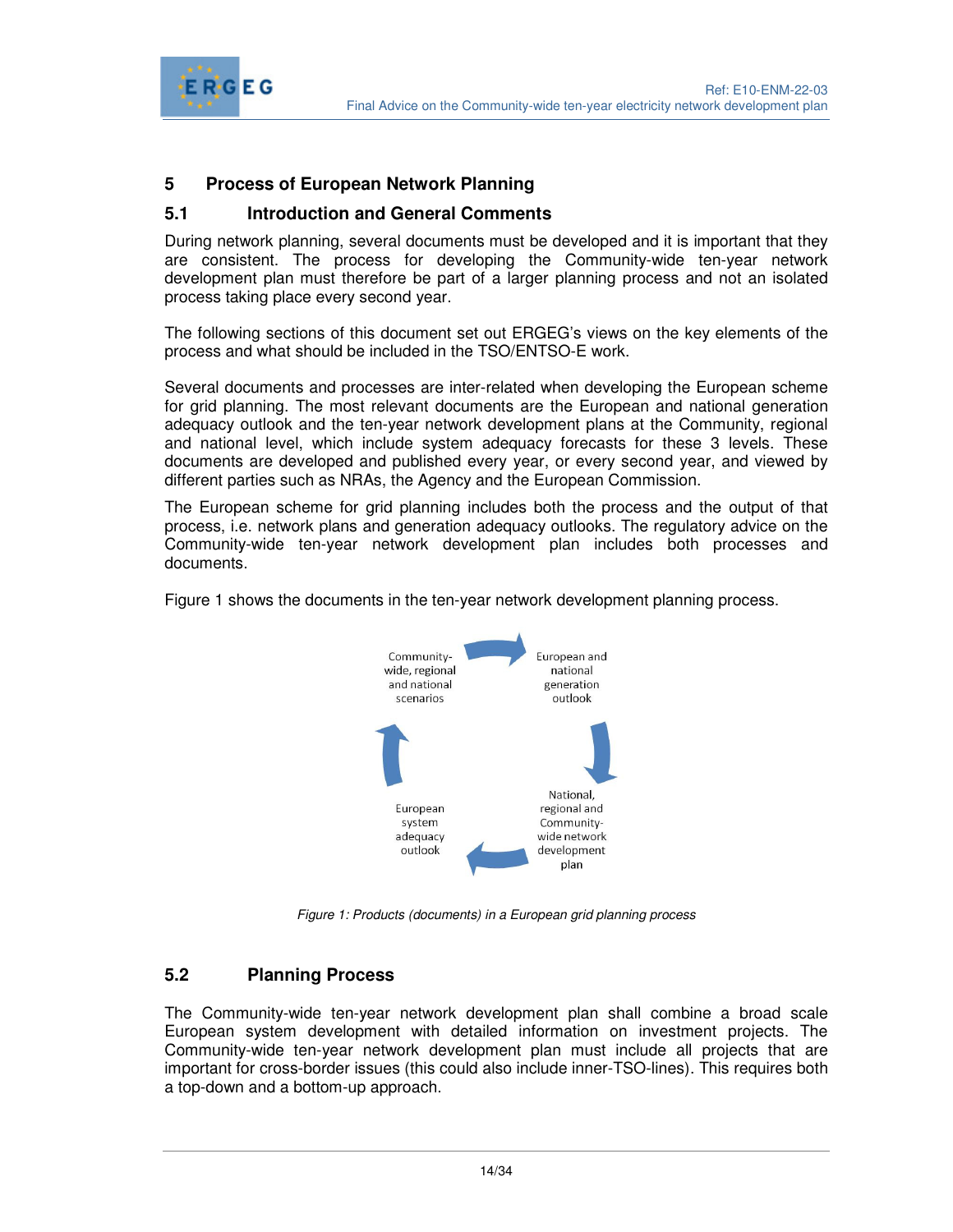

The top-down approach requires ENTSO-E to elaborate scenarios which will address the issues, beyond generation and demand, related to policy (e.g. 20/20/20 targets), security of supply, competition and market integration. The bottom-up approach relates to the collection by the TSOs of information from market participants required for identification of the projects; estimation of project costs; and the consistency of the European scenarios with actual developments at regional and national level.

Regarding the top-down approach, ENTSO-E shall provide TSOs with information on the main cross-border issues to be resolved, including, where appropriate, priority projects identified in accordance with Decision No 1364/2006/EC (TEN-E Guidelines). This approach should take into account developed scenarios and modelling of the integrated power system. Information from ENTSO-E will be an input for drafting of the regional and national ten-year network investment plans, indicating the priorities at EU level.

In the bottom-up approach, the TSOs have a role and responsibility to collect information and data within their transmission systems and, based on the information collected, to plan their networks to meet the needs of customers.

These approaches should feed into the  $3<sup>rd</sup>$  Package obligations for TSOs to establish regional cooperation within ENTSO-E; to publish a regional investment (i.e. network development) plan every two years; and to take investment decisions based on that regional investment plan. The regional investment plan is an important link between the Communitywide and national ten-year network development plans.

In the bottom-up approach, the following steps should be considered in addition to the national plans:

- information at national level from market participants to the TSO about plans regarding supply and demand investments (amount, location and timing);
- information of network reinforcements by neighbouring TSOs with consultation of the market participants to supplement the national and regional network investments and to contribute the regional ten-year network development plan; and
- synthesis of needed network reinforcements by ENTSO-E to be included in the Community-wide ten-year network development plan.

Figure 2 presents ERGEG's view of the European grid planning process, as established in the 3<sup>rd</sup> Package.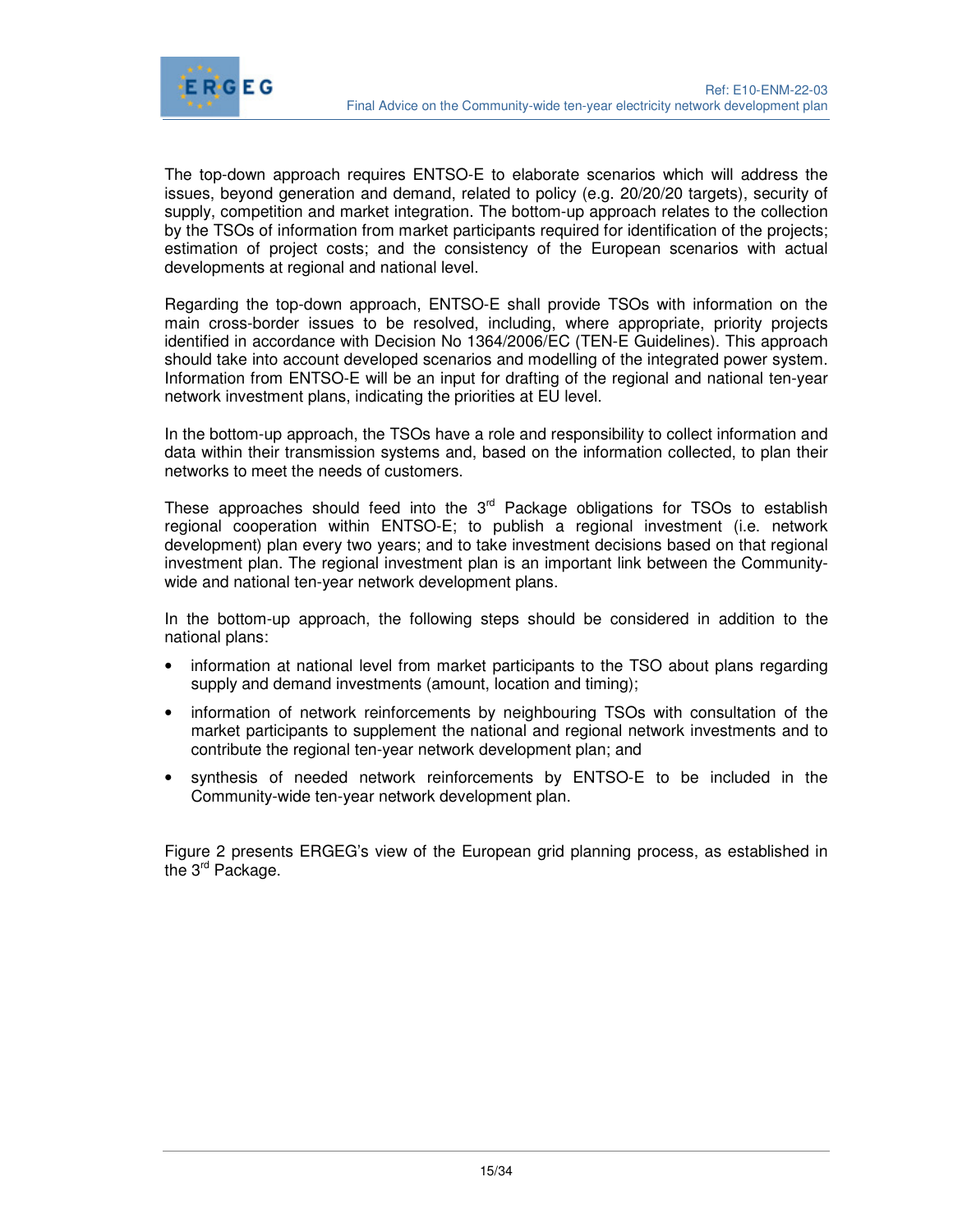



Figure 2: European grid planning process

#### **5.3 Stakeholder Involvement and the Consultation Process**

The Electricity Regulation stipulates that ENTSO-E will conduct an extensive consultation while preparing the draft Community-wide ten-year network development plan, in order to identify views and proposals from all relevant parties during its drafting process. Rules of procedure for consultation are being prepared by ENTSO-E. They must include a description of the process for consultation; a description of the stages when and how stakeholders are consulted; and a list of stakeholders to be consulted. It is important that the process is transparent in order to involve the stakeholders in the consultation process. Further, it is necessary to involve relevant stakeholders depending also on the functional connection to the system.

Scenarios and draft plans should be consulted upon. The consultation shall be conducted at an early stage and involve all relevant stakeholders, i.e.:

- NRAs and other national and European authorities;
- supply and generation undertakings;
- system users including customers;
- DSOs;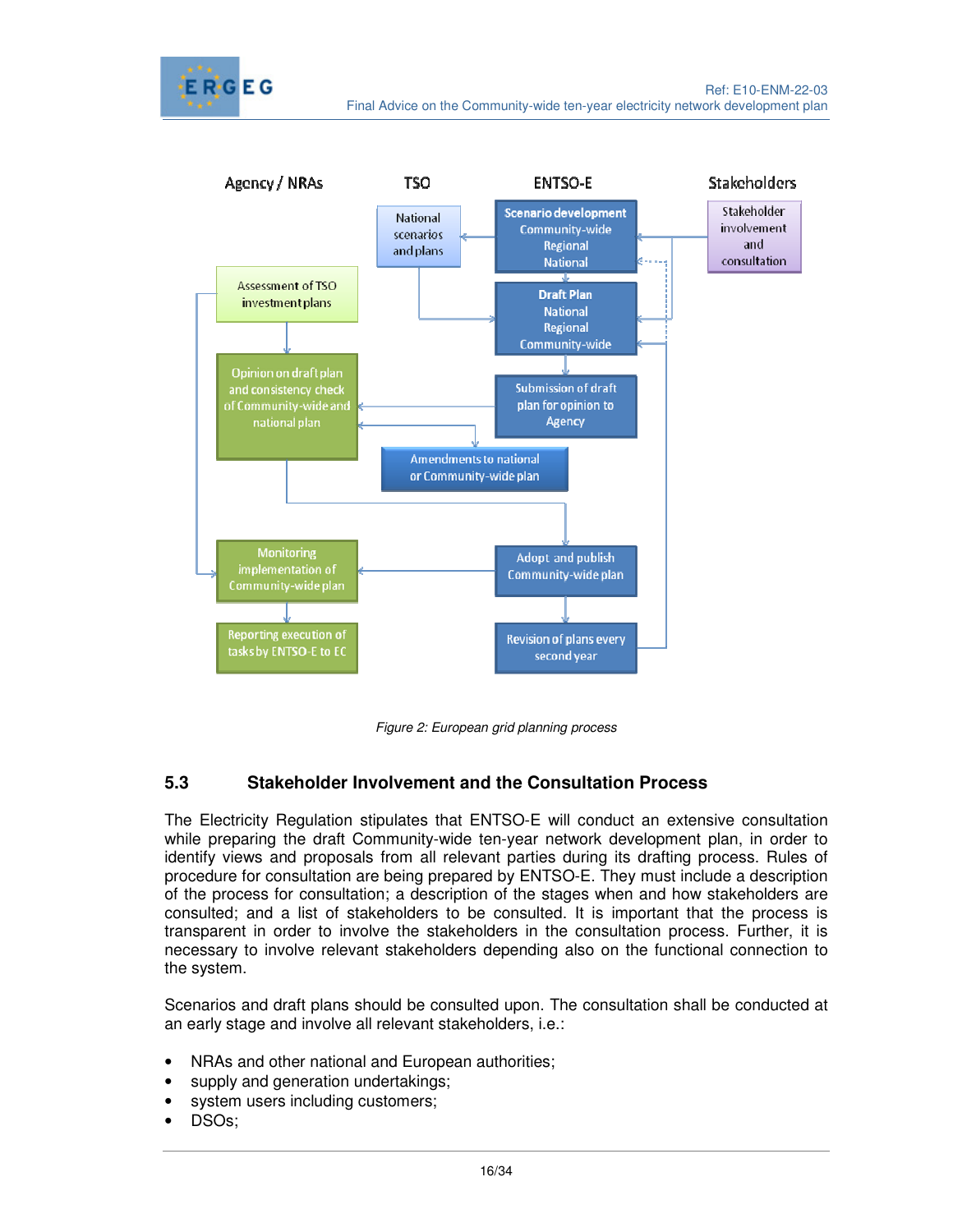

- relevant industry associations;
- relevant technical bodies; and
- relevant stakeholder platforms.

Consultation shall be conducted in an open and transparent manner. All documents and minutes of the meetings related to the consultation shall be made public.

In addition, the consultation on the draft Community-wide ten-year network development plan should be conducted at national and regional level. At national level, the consultation process should be conducted by the TSO under the NRA's oversight. The national consultation process must comply with the relevant requirements set in the ENTSO-E rules of procedure for consultations. At regional level, the consultation process will be conducted by the concerned TSOs, within the ENTSO-E regional groups and under the oversight of the relevant NRAs.

During the consultation, market participants should express especially their needs for transmission capacity on the national and cross-border level. This information will be included in drafting the national, regional and Community-wide ten-year network development plans.

#### **5.4 Submission of Network Development Plans for Opinion**

The draft Community-wide ten-year network development plan must be submitted to the Agency for opinion every second year. ENTSO-E should propose the time frames for this biannual submission and align them with the time frames for the national and regional ten-year network development plans. Furthermore, the national ten-year network development plans should be submitted by the NRAs to the Agency for its opinion. The reason for this is to assess the national plans' consistency with the Community-wide ten-year network development plan.

The Agency will provide a duly reasoned opinion as well as recommendations to ENTSO-E, the European Parliament, the Council and the European Commission on the draft Community-wide ten-year network development plan. If the Agency considers that the draft does not contribute to the objectives set for Community-wide ten-year network development plan, the opinion from the Agency will be provided within two months. If the Agency demands that the Community-wide ten-year network development plan be revised, the amended plan will be provided by ENTSO-E for a new opinion by the Agency. This shall be done within a time frame set by the Agency when delivering its first duly reasoned opinion.

The Agency provides an opinion on the national ten-year network development plans to assess their consistency with the Community-wide ten-year network development plan.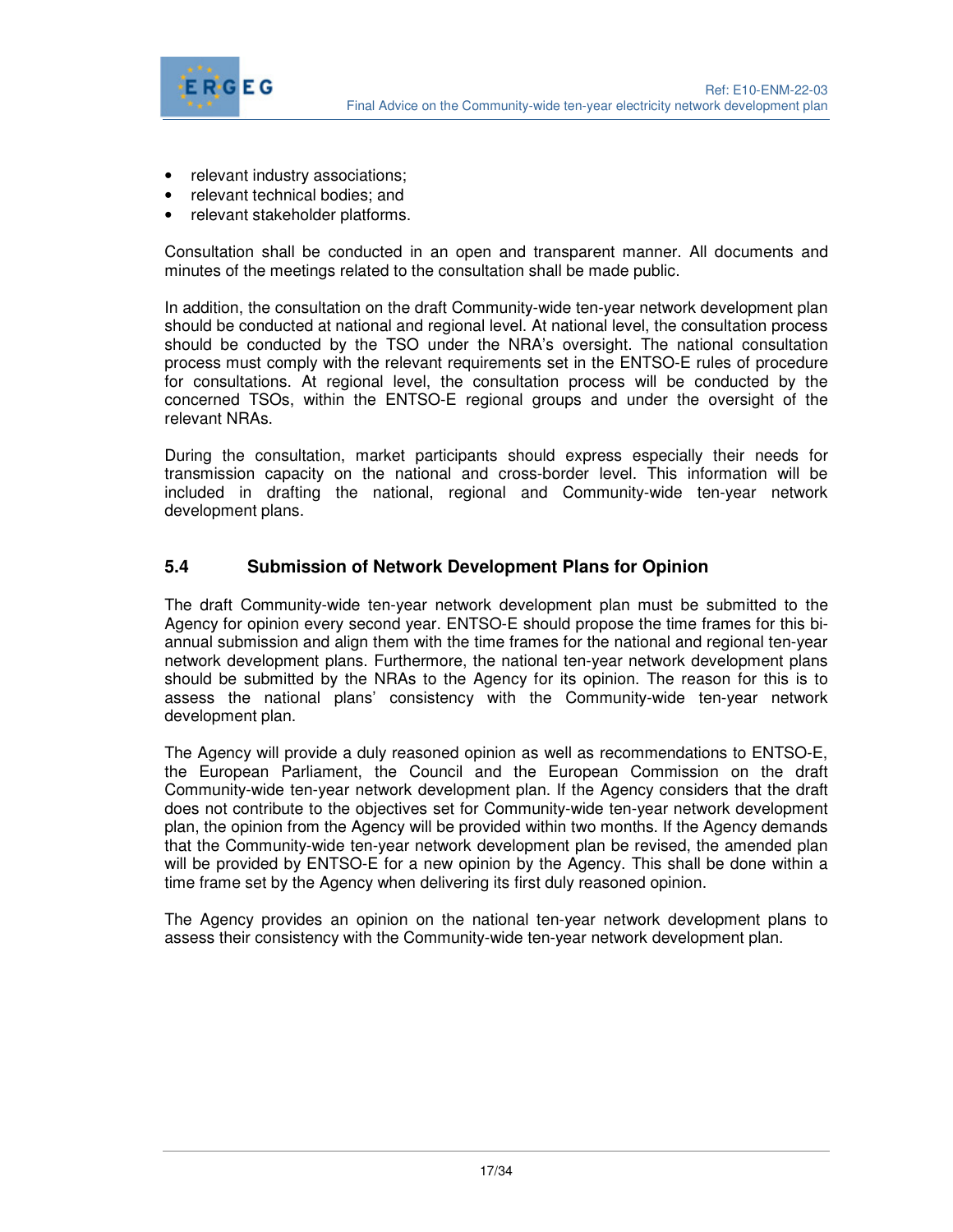

#### **6 Contents of the Community-wide Ten-Year Electricity Network Development Plan**

#### **6.1 Introduction**

The Community-wide ten-year network development plan is non-binding and will be published every second year. It should also include a status review of the previous plan, explaining the deviations between what was foreseen in the previous plan and what has been achieved following the publication of the previous plan.

A monitoring report is to be included in the Community-wide ten-year network development plan to identify any deviations in implementation from the previous ten-year network development plan. Any known reasons for such deviations should also be explained in the monitoring report. The monitoring report will provide an update on delays affecting any investment included in the previous plan. Furthermore, TSOs should provide reasons for not proceeding with the delayed or cancelled investments.

The Community-wide ten-year network development plan should give as reliable a view as possible of the integrated European electricity market and the infrastructure needs. The objective is to provide visibility to market participants, national TSOs, NRAs and governments. The Community-wide ten-year network development plan also aims to help make investment decisions in a timely manner and to coordinate neighbouring TSOs on cross-border infrastructure development, even if the investment process may be managed at a regional or national level. All the main issues related to demand, supply and strategies and projects of market participants should be integrated.

The Community-wide ten-year network development plan should identify congestion on interconnections as well as internal congestion having an effect on cross-border activities.

Furthermore, a consistent reporting on the current use of the transmission grid, the location of bottlenecks, the amount of time that certain areas are congested and the reasons for the congestion must be included in the plan.

The Community-wide ten-year network development plan should focus on the following issues:

- development of infrastructure for generation to be introduced to the European market and to provide for meeting demand (supplying consumption) and goals for integration of renewable energy;
- removal of internal and cross-border bottlenecks; and
- security of supply.

Figure 3 shows the key components to be included in the Community wide ten-year network development plan. Furthermore, the Community-wide ten-year network development plan must include information regarding the consultation process.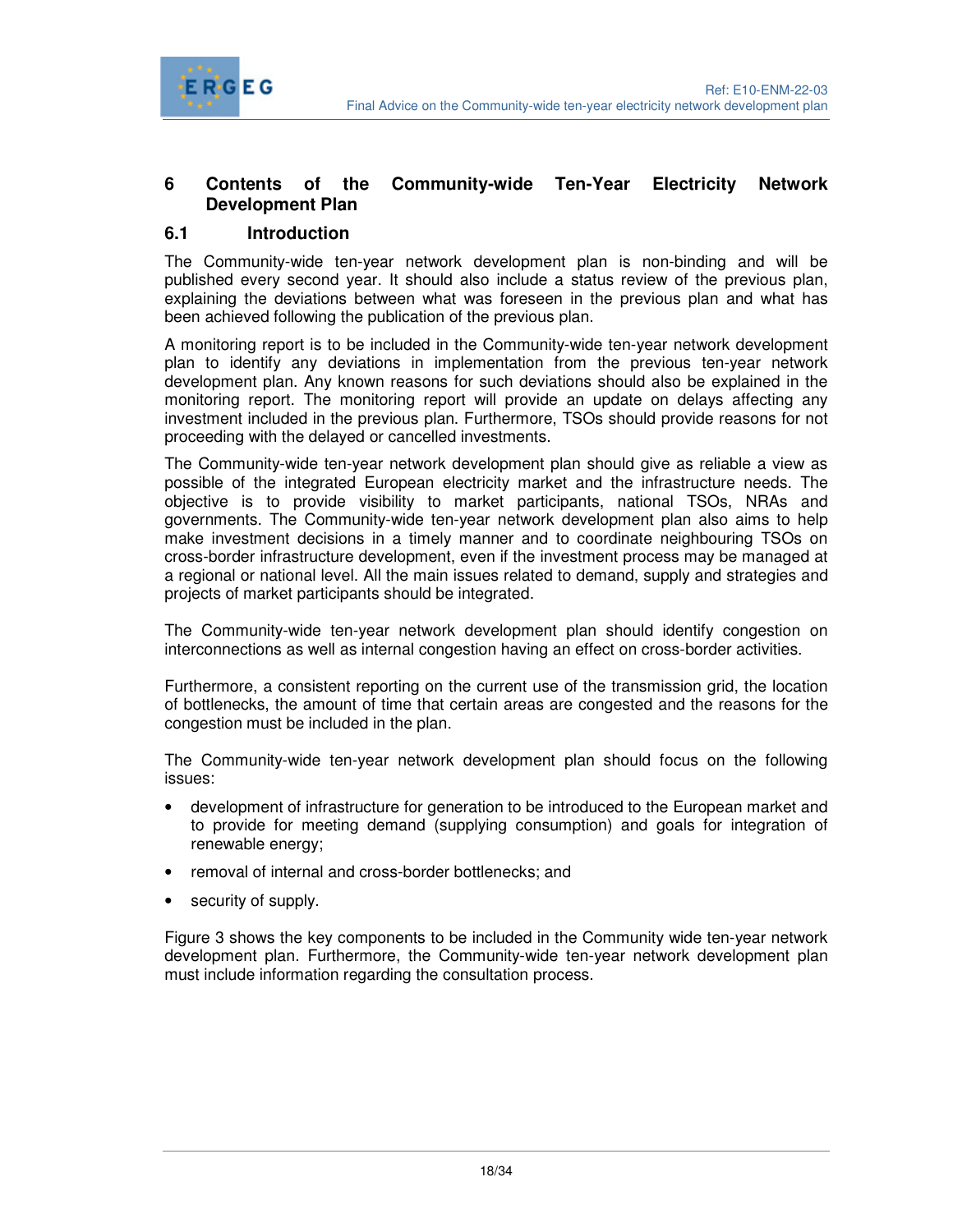

|    | <b>Status review of previous plan</b>                                                                                                                                                                         |  |  |
|----|---------------------------------------------------------------------------------------------------------------------------------------------------------------------------------------------------------------|--|--|
| II | <b>Scenario development</b>                                                                                                                                                                                   |  |  |
| Ш  | <b>European generation outlook</b>                                                                                                                                                                            |  |  |
| W  | <b>Modelling of integrated system</b><br>-Description of market and power system models<br>- Evaluation criteria for reinforcements                                                                           |  |  |
| v  | Assessment of resilience of the system<br>-Existing and decided infrastructure<br>-Identification of future congestions<br>-Identification and description of investment projects<br>System adoptions outlook |  |  |

Figure 3: Contents of the Community-wide ten-year network development plan

#### **6.2 Scenario Development**

Traditionally, deterministic or probabilistic (and sometimes a combination of both) methods have been used for network planning. However, long-term network planning must take into account different possibilities for future developments and include relevant stakeholders in the process. For this purpose scenarios are needed. Scenarios are snapshots of possible future situations and developments, based on a consideration of major relevant trends and system and market developments.

Long-term development in the electricity market is the key feature of the Community-wide ten-year network development plan. ENTSO-E is responsible for running and initialising the scenario development process. ENTSO-E should therefore build scenarios providing paths to the possible future of the European electricity market. The views from relevant stakeholders, including TSOs, DSOs, producers, large consumers, suppliers and traders are to be taken into account to develop these scenarios. Relevant stakeholders could also directly take part in the scenario development process. At national level, TSOs are responsible that the relevant national stakeholders are included in the development of scenarios.

ENTSO-E ensures that assumptions for developing scenarios are coherent across the EU and that the European scenarios are fed into the regional and national scenario processes.

Upon written request, stakeholders should submit the required information to ENTSO-E within a reasonable time frame, especially with regard to assessing the existing and potential bottlenecks for transmission capacity.

The time horizon for the scenario development is 10-20 years, but major trends having an impact on net development in the long run (e.g. until 2050) can also be included. Scenarios should address, at least, the following issues determining transmission needs by demand and supply and its geographical distribution: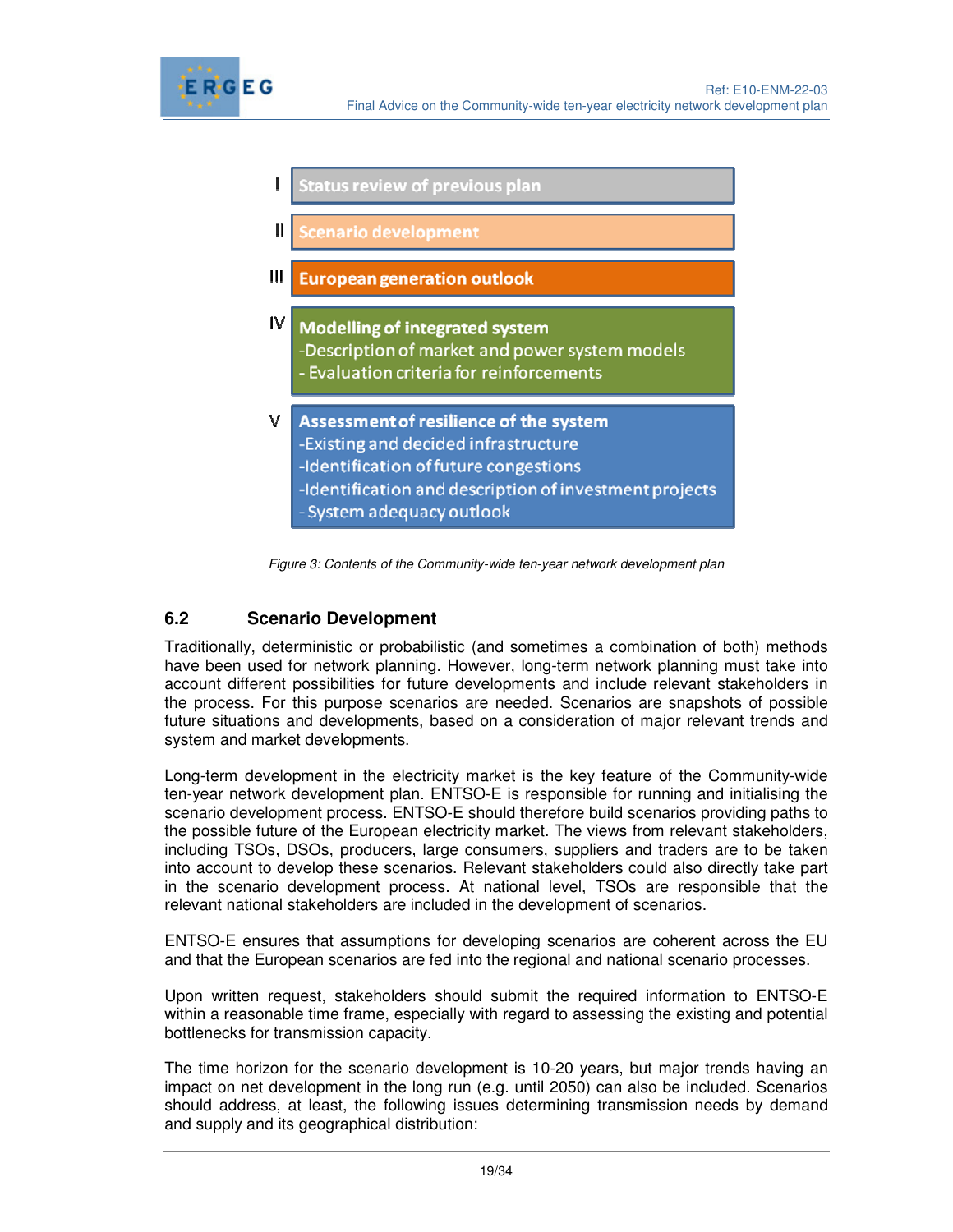

- energy policy and climate change;
- availability of primary energy resources at a national, and worldwide level;
- demography, GDP and financial resources;
- price of primary energy;
- market price of electrical energy;
- new technologies to produce, to transmit and to consume energy;
- development of renewable energies.

Further issues, relating in particular to the European generation adequacy outlook are referred to in Section 6.3.

Consistency is to be ensured between the scenarios developed in the gas sector by ENTSOG and in the electricity sector by ENTSO-E. Scenarios published by other organisations, like the EC and the International Energy Agency (IEA) should be monitored and referred to, where appropriate.

Because scenarios reflect major trends, it is not necessary to develop but only to revise scenarios every second year when the Community wide ten-year network investment plan is adopted and published. When ENTSO-E starts a new scenario process, the TSOs, the Agency and the NRAs should be notified. ENTSO-E should present the results of the scenario work to the Agency for an opinion before launching the actual work on the network development plans.

#### **6.3 European Generation Adequacy Outlook**

European energy regulators support the view that the well-functioning electricity market should be able to deliver security of supply and generation adequacy. Additional mechanisms beyond the market may be introduced only after careful consideration of barriers to investment and possible adverse effects of such additional mechanisms to the integrated electricity market.

Generation adequacy means that adequate generation capacity for meeting demand is available taking into account network constraints. Within that scope, timeframes have to be considered from the present up to 5 years ahead (e.g. sufficient margin during peak load) and from 5-15 years ahead (investments in new generation capacities).

In the time frame from the present situation up to 5 years, the evaluation of generation adequacy is based on the decided and planned generation projects. In the longer time frame of up to 15 years, the scenarios should be developed to evaluate generation adequacy. In this scenario development, issues to be considered and taken into account should include:

- diversity of different production technologies;
- evolution of a liquid electricity market to foster financial feasibility of future generation investment;
- efficient electricity market by enhancing demand response of consumption;
- decommissioning of old power plants;
- environmental policy objectives and their effect on the new and old generation technologies;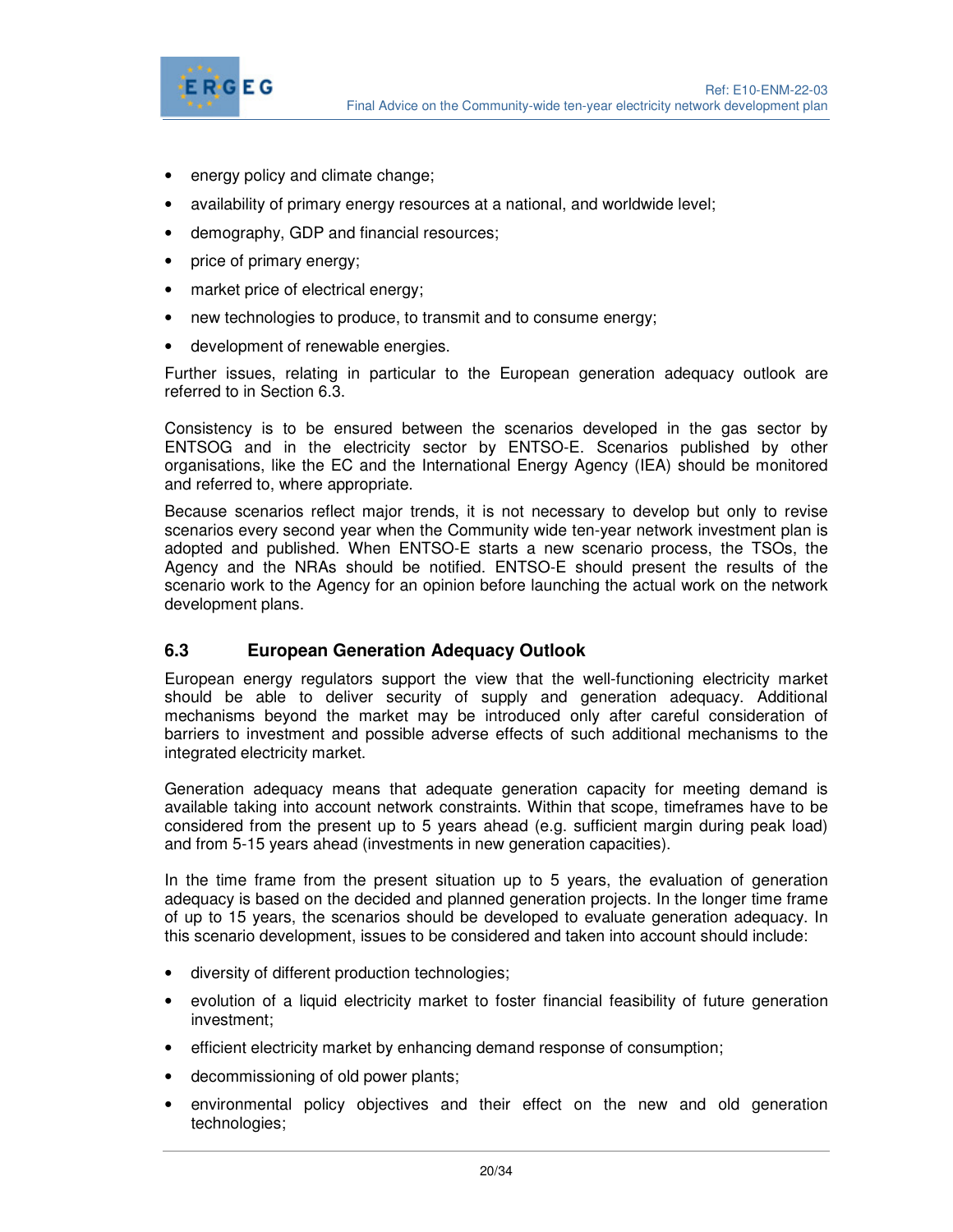

- authorisation procedures for new generation and grid enforcements and their effect on the commissioning time frame; and
- other project uncertainties.

The European generation adequacy outlook must cover the overall adequacy of the electricity system to supply current and projected demands for electricity for the next 5-year period, as well as for the period between 5 and 15 years from the date of that outlook. The European generation adequacy outlook builds on national generation adequacy outlooks prepared by each individual TSO.

ENTSO-E will propose the method for evaluating the generation adequacy, the contents of generation adequacy outlooks and the situations (e.g. details of scenario in terms of peak load) where generation adequacy is to be evaluated. This method should be applied when the TSOs prepare their national outlooks and map situations which may lead to security of supply problems. In their national generation adequacy outlooks, the TSOs indicate, as the system responsible party, the appropriate level of generation reserve capacity needed to ensure system security. The European generation adequacy outlook shall be published within the context of the Community wide ten-year network development plan.

The consistency of methods and situations between the national generation adequacy outlooks is to be ensured by ENTSO-E when preparing the European generation adequacy outlook based on the national outlooks. In so doing, ENTSO-E should take into account the possible overlap, or alternative generation investment plans, described in these national outlooks. ENTSO-E should also ensure that the European outlook is not a mere compilation of the national ones but a coordinated European generation adequacy outlook.

Every TSO prepares its national generation adequacy outlook consisting of outlooks for total generation differentiated per primary energy source. National generation and demand should be defined in the identified scenarios in the future 5-15 year time frame. Balance between supply and demand should also be identified for this period.

The European generation adequacy outlook for the next 5-year period should mainly include the decided and planned generation investment projects, decided and planned decommissioning of generation plants, and forecasted demand (taking into account the peak load forecasts). Based on these demand and supply outlooks, the balance between supply and demand for this period can be identified. The national generation adequacy outlooks include at least the same issues, within the same timeframe of 5 years. When drafting the national generation outlook, the TSOs will indicate whether sufficient network transmission capacity is available for a decided or planned generation investment project and announce time table and network investments to solve the problem.

When updating the plan, ENTSO-E must highlight significant developments and changes to the last plan (delays, etc.) and consider the consequences they cause to the ten-year network development plan.

ENTSO-E must describe transparently the method and results of evaluation in the Community-wide ten-year network development plan.

#### **6.4 Modelling of Integrated Network**

The impact of the identified scenarios on the power system is to be studied by applying modelling of the integrated network. Models of the electricity market and the power system will be used to determine the transmission needs required by each scenario. Both should satisfy scientific and planning standards. Market model includes an analysis of the energy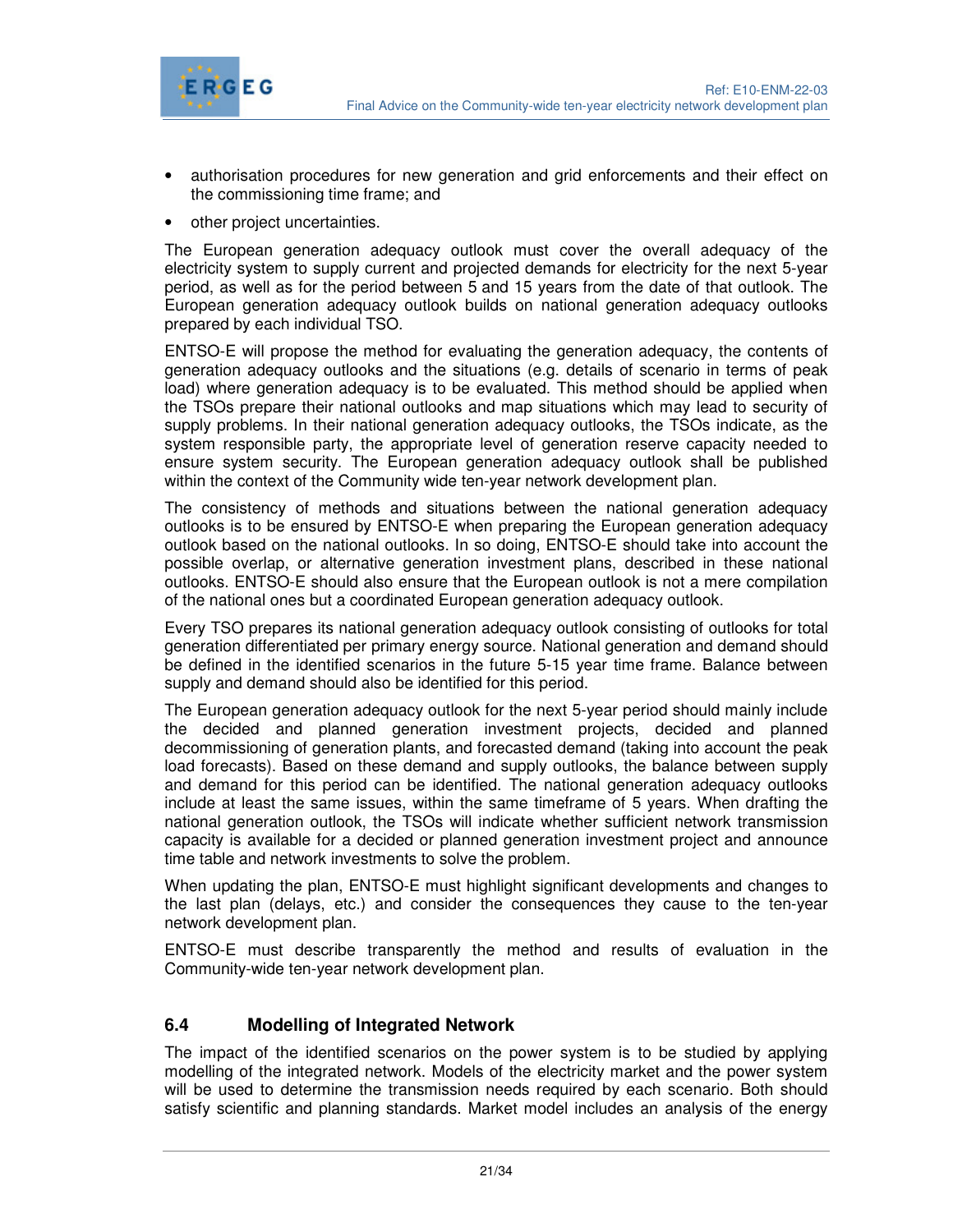

flows in the identified scenarios across Europe. The model should include all relevant parameters having an influence on the market. Where and how much energy is traded in the market depends on the primary energy sources and price levels of generated electricity in different countries and regions. Within a scenario, these parameters define the balance between supply and demand within a national network and across a region and Europe. The duration curves for transmission between the identified demand areas are calculated along with the costs of congestion if limitations in transmission between these demand areas occur.

Based on the analysis made with the market model, ENTSO-E and the TSOs will evaluate potential congestion in transmission capacity and the resulting lack of market integration and competition in the identified scenarios.

A power system model analyses transmission capacity and its limitations for existing grids and alternative reinforcement solutions for the identified scenarios under different operating situations. Information from the market model about energy flows in the grid provides important background information regarding the need for transmission capacity in the important cross-sections of the network. The calculations should be executed with load flow and dynamic simulation software and a relevant grid model applying the technical criteria described in Section 6.5. The result of this analysis will be transmission capacity for the identified scenario, with planned network reinforcements.

The power system model will map all the necessary existing components of a grid. It is important not just to display each region or national network itself but to have a view of the whole system in order to ensure that efficient investments are made to integrate European markets.

Preferably, the TSOs and ENTSO-E should apply analysis tools which include both market and power system models. If this is not possible then an iterative planning process should be used where separate market and power system analysis tools are applied sequentially.

The TSOs and ENTSO-E shall also apply compatible analysis tools, where data exchange between different tools shall be ensured by proper conversion.

To ensure consistency between the national, regional and Community-wide ten-year network development plans, compatible assumptions and modelling are to be used for all 3 types of ten-year network development plans.

ENTSO-E must include a description of the modelling, as well as all assumptions and network data, in the Community-wide ten-year network development plan. Stakeholders must be able to retrace investment decisions as far as possible under the restriction of national law concerning confidentiality aspects.

#### **6.5 Evaluation Criteria for Reinforcements**

The four steps in the evaluation of the required network reinforcements include the following:

- 1. The need for the network reinforcements should be prioritised based on the technical and economic criteria;.
- 2. Alternative solutions should be evaluated based on the scenarios, generation outlooks and market and power system modelling;.
- 3. As a result of this evaluation, the relevant requirements for network reinforcements shall be identified; and.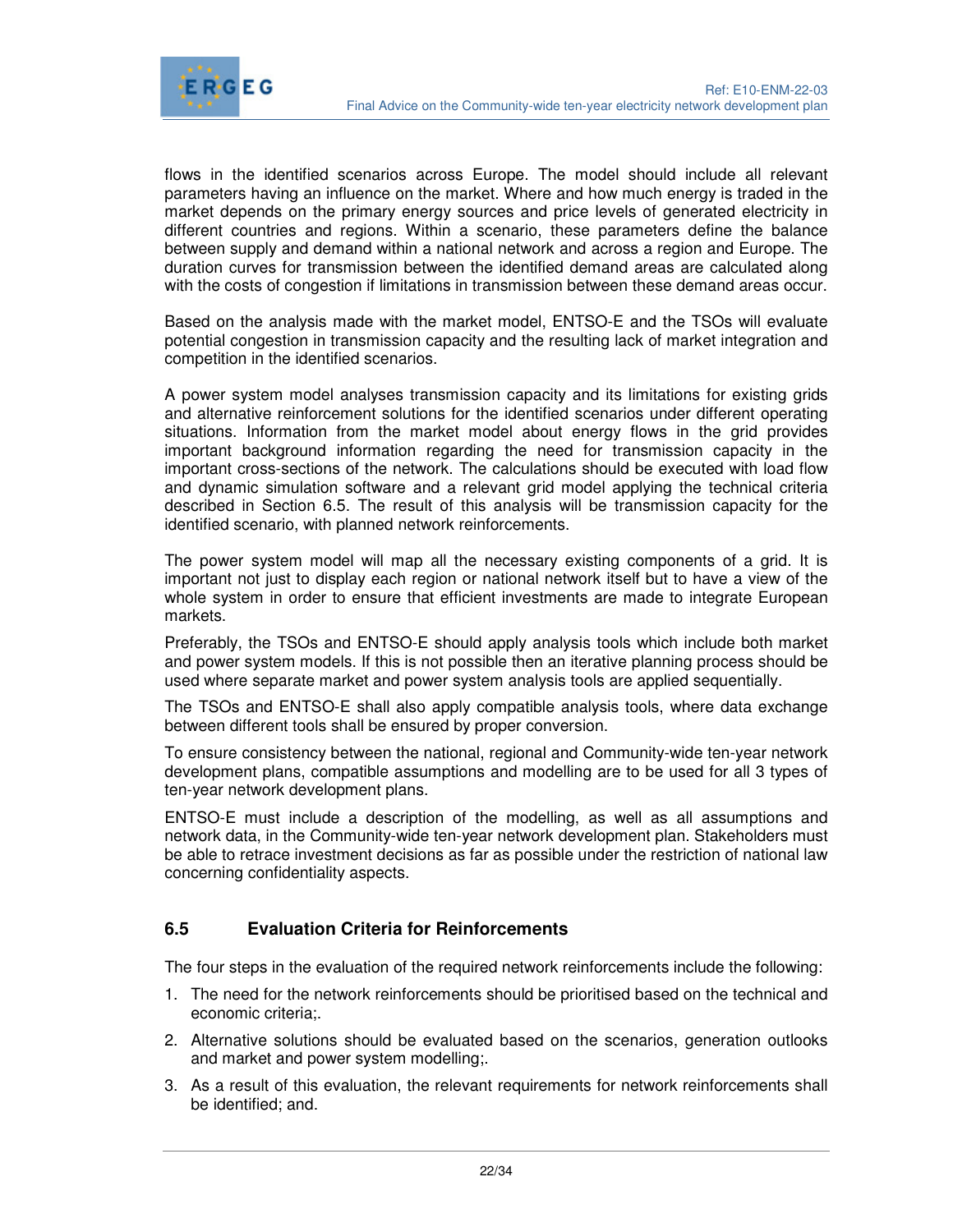

4. Finally, alternative network reinforcements from step 3 should be mapped, applying both technical and economic criteria.

#### **6.5.1 Technical Criteria**

Possible investments identified in the ten-year network development plan must be assessed according to technical planning criteria defined by ENTSO-E and the TSOs. These criteria should include pre-fault operating conditions, faults to be applied in simulations (e.g. N–1 criterion) and acceptable post-fault consequences.

The technical criteria to be checked include:

• Thermal criterion

This criterion consists of determining the load flow of the grid for studied demand and supply cases during normal operation and disturbances.

The most severe operating conditions where thermal criterion shall also be fulfilled are:

(a) unscheduled outage of the largest generating unit in an area short in generation capacity or;

(b) maximum generation in an area with surplus in generation capacity.

ENTSO-E together with the TSOs shall define the most severe operating conditions, which shall be described transparently in the Community-wide ten-year network development plan.

Stability criterion

The criterion consists of determining load flows and voltage levels through the network after an incident, e.g. loss of lines or generators with or without a fault.

ENTSO-E together with the TSOs must define the criteria (e.g. voltage and power fluctuations, voltage angle difference after the line outage, damping of these fluctuations, maximum duration of a fault, reclosing after the disconnection) for stable operation after the incident.

• Voltage and reactive power criterion

This criterion consists of determining the voltage level in all network nodes for all relevant normal and disturbed operational states. For reactive power compensation equipment, the criterion shall ensure that:

(a) the reactive power generation equipment necessary for maintaining the voltage within the allowed range and reducing losses in a normal operating state is performing for maximum demand situations; and

(b) the reactive power absorption equipment necessary for maintaining the voltage within the allowed range is performing for the minimum demand situations.

Short-circuit criterion

This criterion consists of determining the short circuit currents for the primary switching equipment in the network. The requirement for this criterion is for the short circuit currents to be smaller than the allowed limits of the primary switching equipments installed in the network.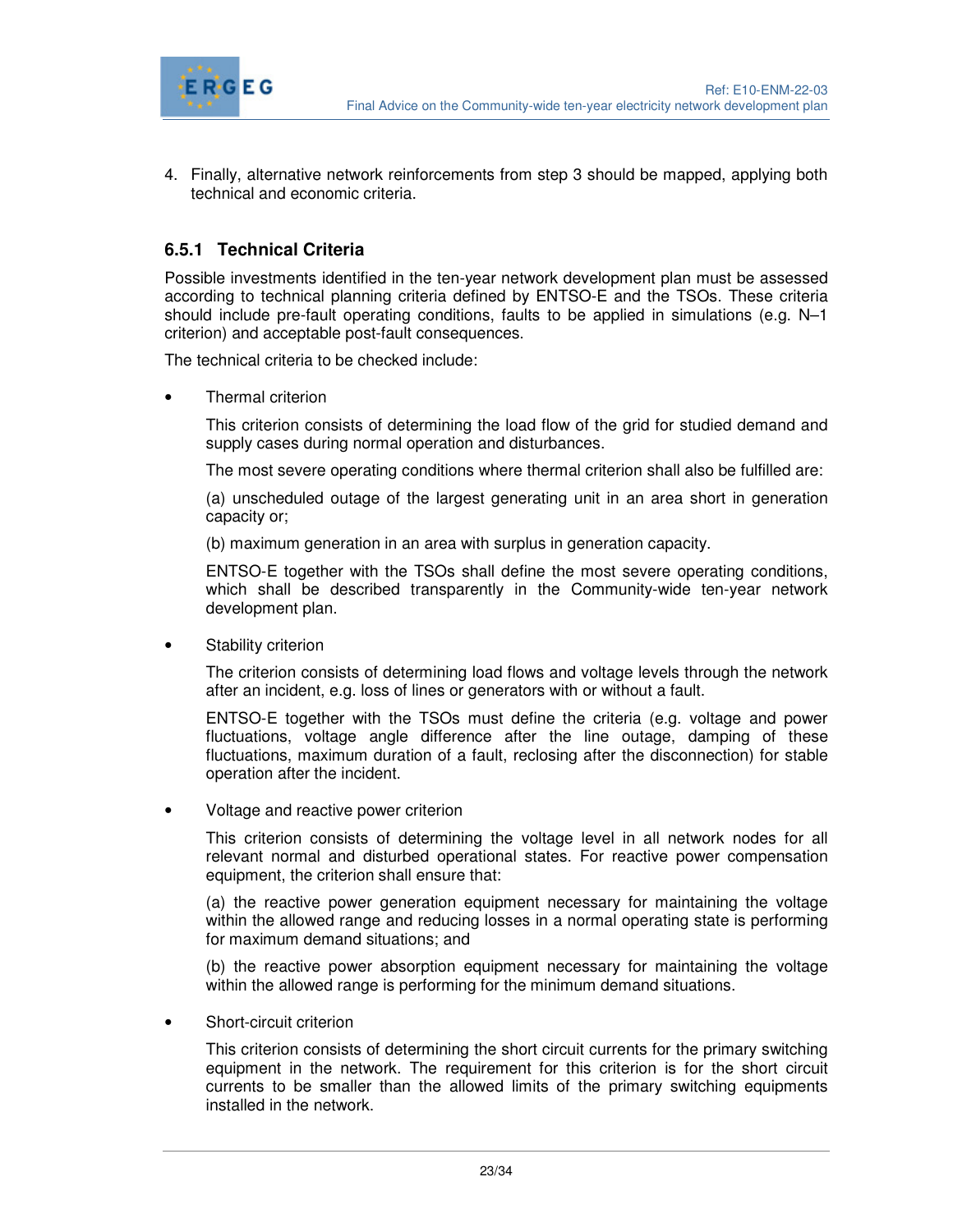

ENTSO-E and the TSOs must define the applied technical planning criteria to assess possible investments. Technical planning criteria must be described transparently in the Community-wide ten-year network development plan and they must be consistent with those applied in the regional and national ten-year network development plans. Any deviation from these criteria in the national or regional ten-year network development plan should be justified and communicated transparently to the market participants when the national and regional ten-year network development plans are published.

#### **6.5.2 Economic Criteria**

Economic criteria should assess the European social welfare arising from possible investments in order to select optimal solutions. These solutions must be based on socioeconomic evaluation, at European level, of the benefits and costs of the proposed investments. Cost and benefits must be properly described.

The planning criteria can roughly be divided into two parts:

- (1) Investment (business) plan
- (2) (Socio-) Economic criteria

These shall include at least:

- (1) Investment (business) plan
	- investment costs;
	- project risk analysis;
	- change in losses; and
	- possible synergies and dependencies between the projects.

#### And:

(2) (Socio-) Economic criteria

- exchange of ancillary services;
- value of a more integrated market, e.g. managing price differentials effectively across congested areas;
- potential socio-economic value of the higher welfare for the end-customers within the European market;
- risk for energy and/or power shortage and cost of shortage, i.e. security of supply; and
- generation optimisation according to the costs of generation (i.e. supporting optimal merit order, so that the cheapest generation can always be run).

ENTSO-E and the TSOs must define the economic planning criteria to assess the costs and benefits of possible investments. Economic planning criteria shall be transparently described in the Community-wide ten-year network development plan and they must be consistent with those applied in the regional and national ten-year network development plans. As with the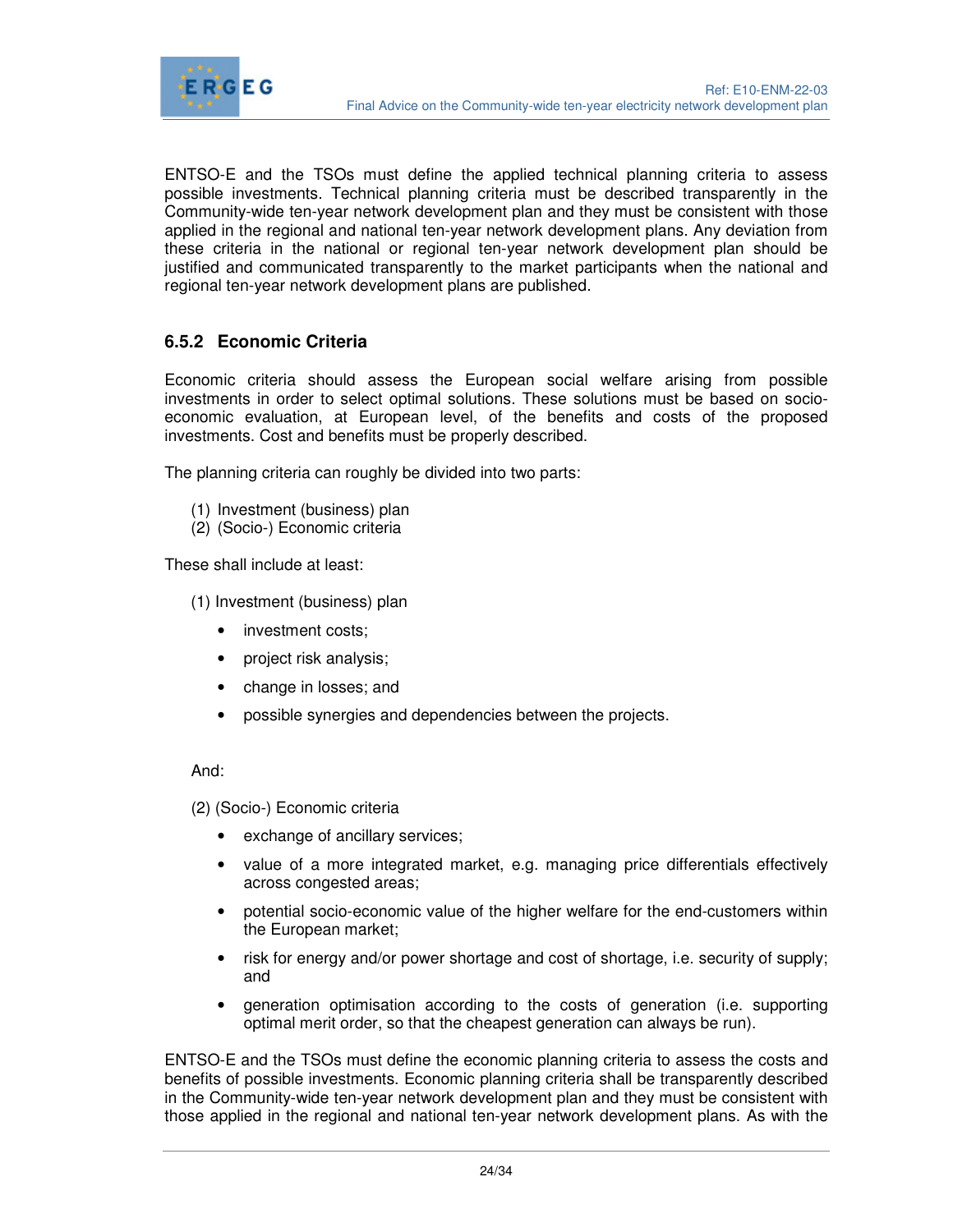

technical criteria, any deviation from these economic criteria in the national or regional tenyear network development plan should be justified and communicated transparently to the market participants when the national and regional ten-year network development plans are published.

#### **6.6 Assessment of Resilience of the System**

Assessment of resilience of the system must show the resilience of projects towards society expectations in terms of technical and economic criteria described. This assessment should highlight the essential projects that meet European challenges and must also put the longterm challenges, beyond 2030, into perspective.

The investment needs should be addressed in view of the European scope of the ten-year network development plan. These relate to investments of a European dimension and especially the following issues: security of supply, integration of the European electricity market and integration of renewable energy sources.

#### **6.6.1 Existing and Decided Infrastructure**

The Community-wide ten-year network development plan must provide a map of existing and decided infrastructure, both regulated and exempted. ENTSO-E must publish the capacity information at all interconnections based on information from TSOs and other actors:

- Cross-border transmission capacity;
- rate of transmission capacity use on an annual (and monthly) basis for the previous 5 years;
- main current bottlenecks and impacts on cross-border transmission capacity; and
- additional transmission capacity that will be built (i.e. holds a licence and investment decision is made).

Main transmission routes across the European power system must be presented to provide a clear view in order to identify the bottlenecks in the transmission grid.

#### **6.6.2 Identification of Future Bottlenecks in the Network**

The Community-wide ten-year network development plan must identify gaps in transmission capacity. For that purpose, the modelling of the market and the network will be used to provide for:

- investments needed (lines, substations, other equipment) to increase or maintain the transmission capacity across borders and within the national power system; and
- investments in new technologies to increase or maintain transmission capacity.

#### **6.6.3 Identified Investment Projects**

The Community-wide ten-year network development plan must:

(a) indicate to market participants the main transmission infrastructure that needs to be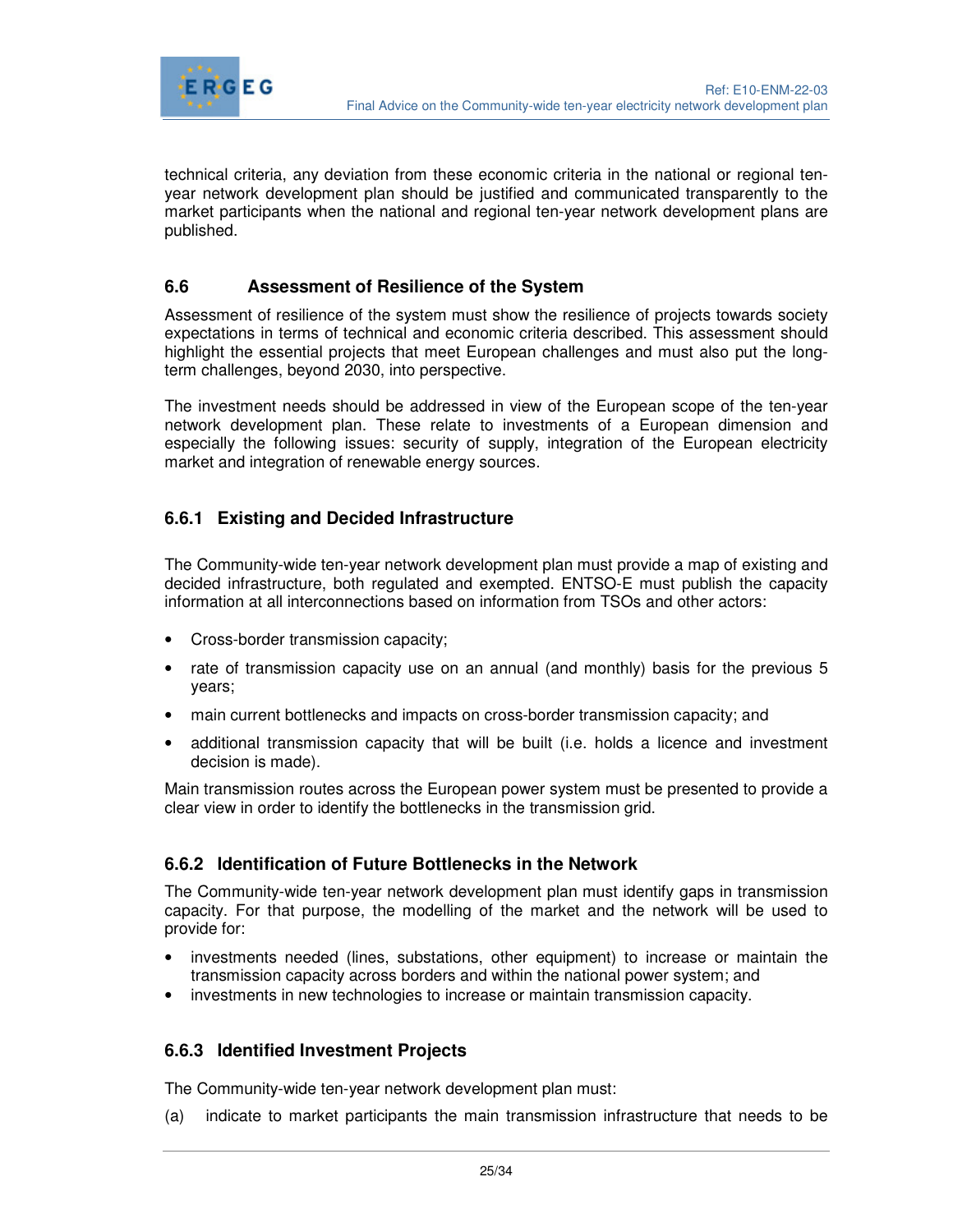

built or upgraded over the next 10 years and estimate their project costs;

- (b) present the implementation stage of the previously adopted plan outlining and detailing the reasons for delays (including different and/or inefficient approval procedures or practices), project cancellation, progress achieved and new projects and the reporting date of the changes by the NRAs and ENTSO-E/TSOs to the Agency/NRA;
- (c) present the changes to the previous investment plan (e.g. delays, project cancellations, progress achieved, new included projects) and corresponding justifications;
- (d) contain all the investments already decided and identify new investments which have to be executed in the next 3 years;
- (e) present an overview of timeframes; and
- (f) identify persisting weaknesses and assess impacts on cross-border transmission capacity.

Beyond that, the Community-wide ten-year network development plan should also include, when relevant, a review/description of barriers to increasing network capacity (including different and/or inefficient approval procedures or practices).

The Community-wide ten-year network development plan must also include a summary of investment plans as well as investment gaps identified at national level and any additional input from the regional plans. In particular, this should include investment needs on upstream internal network, without which the efforts for integration of the European electricity market would result in limited gains. The project owner of identified projects should be included when available.

The Community-wide ten-year network development plan must include an analysis of whether the transmission network reinforced with the proposed investments is sufficient to satisfy the transmission needs based on supply and demand according to the applied scenarios. This analysis must include an evaluation of the system adequacy for the adapted Community-wide ten-year network development plan. This analysis should be driven in relation to corresponding scenarios and to that end should highlight, where appropriate, the sensitivity of the investment needs depending on the different scenarios.

It might be possible in certain cases for the number of realistic options for investment projects to be limited. However, at least one option is needed and must be specified as the preferred one. Technical options should be reviewed.

The Community-wide ten-year network development plan should, where appropriate, identify alternative investments to fulfil transmission needs and accordingly adjust the plans to the needs of integrated electricity markets, taking in account feasibility issues. The Communitywide ten-year network development plan should describe, in as much detail as possible, the alternative investments in order for the NRAs and market participants to assess these projects. The economic impacts of alternative investments and of technical risks on projects should therefore also be stated.

The reasons for selecting a specific investment project from several options should be clearly explained in the Community-wide ten-year network development plan.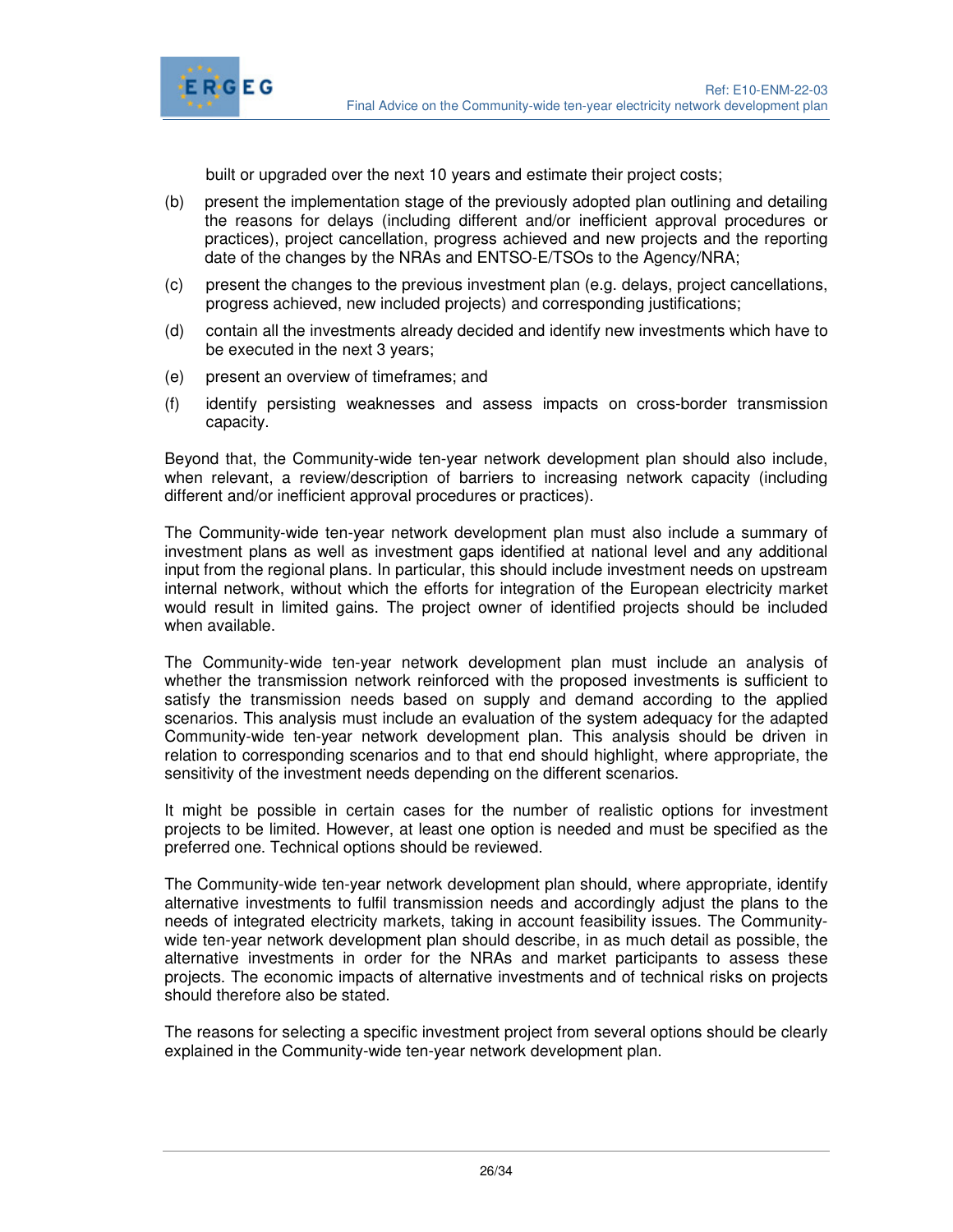

#### **6.6.4 Technical and Economic Description of Investment Projects**

The Community-wide ten-year network development plan must present a technical and economic description of the identified investment projects under point (a) in Section 6.6.3, including at least the following issues:

- technical aspects e.g. transmission capacity, length of line, date of commissioning, map/grid scheme;
- economic aspects e.g. estimated cost of investment;
- project status and maturity, risks for timely implementation e.g. dependence on other infrastructure projects, environmental issues, compliance with studied scenarios; and
- contribution to system operation (e.g. improved operational security), market and economic benefits (e.g. reduced losses, improved social welfare in terms of enabling the most economic generation units to run) and evaluation of what would happen if the investment is not implemented (i.e. "no-option").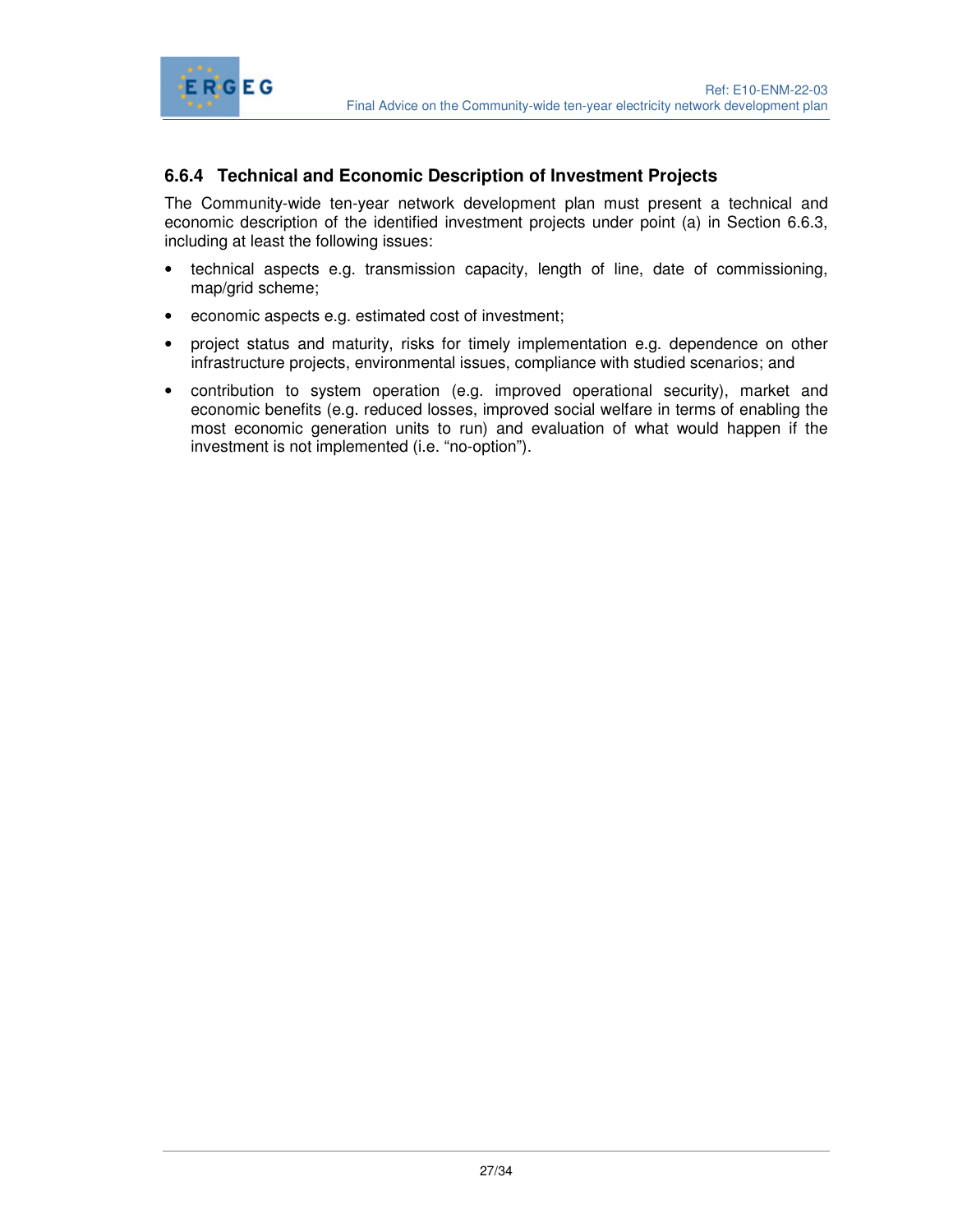

#### **7 Criteria for Regulatory Opinion**

The objective of the Community-wide ten-year network development plan is to eliminate physical congestion where it is considered to hinder the development of the cross-border electricity trade and market integration.

The Community-wide ten-year network development plan must provide a shared vision on the European power system. For that purpose, the plan must build on complementary processes:

- EU-wide scenarios; and
- development of the infrastructure country by country, based on the developed scenarios and generation adequacy outlook.

This requires both top-down and bottom-up approaches. ENTSO-E must identify scenarios and provide TSOs with sufficient information on the major cross-border issues to be solved. TSOs must provide national information to ENTSO-E.

The Agency, when forming its opinion on the plan, will evaluate each step and the assumed outcome of all parts of the ten-year network development plan process described in this advice, including especially whether the following processes and issues have been executed and fulfilled, namely that:

- ENTSO-E has prepared scenarios and these have been applied also at regional and national level;
- modelling of integrated network has been made applying bottom-up and top-down approaches;
- European and national generation outlooks have been prepared and are consistent with each other;
- assessment of the resilience of the system has been done;
- consultation of all relevant stakeholders has been conducted at the European, regional and national level and the outcome of these consultations has been documented;
- coherence between the national, regional and Community-wide ten-year network development plan is met; and
- a monitoring report on the implementation of the plans has been prepared.

Furthermore, the (national and Community-wide) ten-year network development plans must ensure:

- safeguard security of supply
- non-discrimination;
- effective competition;
- efficient and secure functioning of the internal electricity market; and
- sufficient level of cross-border interconnection open to TPA.

The power system is to be designed so that demand is met efficiently and safely. This means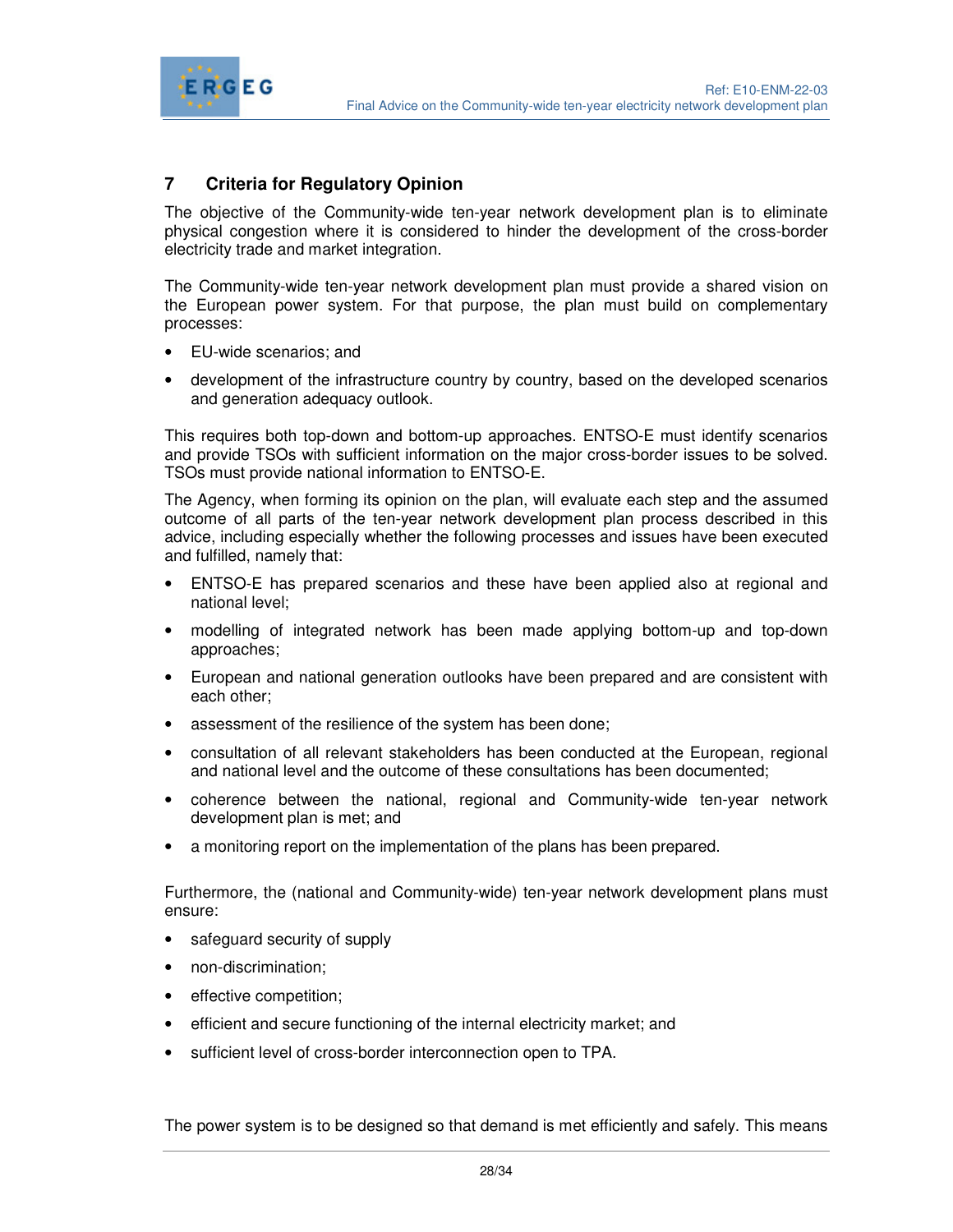

that the power system should be planned, built and operated so that sufficient transmission capacity is available to deliver generated electricity and to meet the needs of consumption in a way which is economically efficient. In this way, the benefits will be maximised and the costs minimised from the European perspective.

In addition, flexible investment solutions which take into account alternative futures should be promoted. The transmission network should allow for well-performing joint operation. This requires coordination, both in the planning of the power system and at the operating stage.

The planning process should be smooth, efficient, consistent and transparent.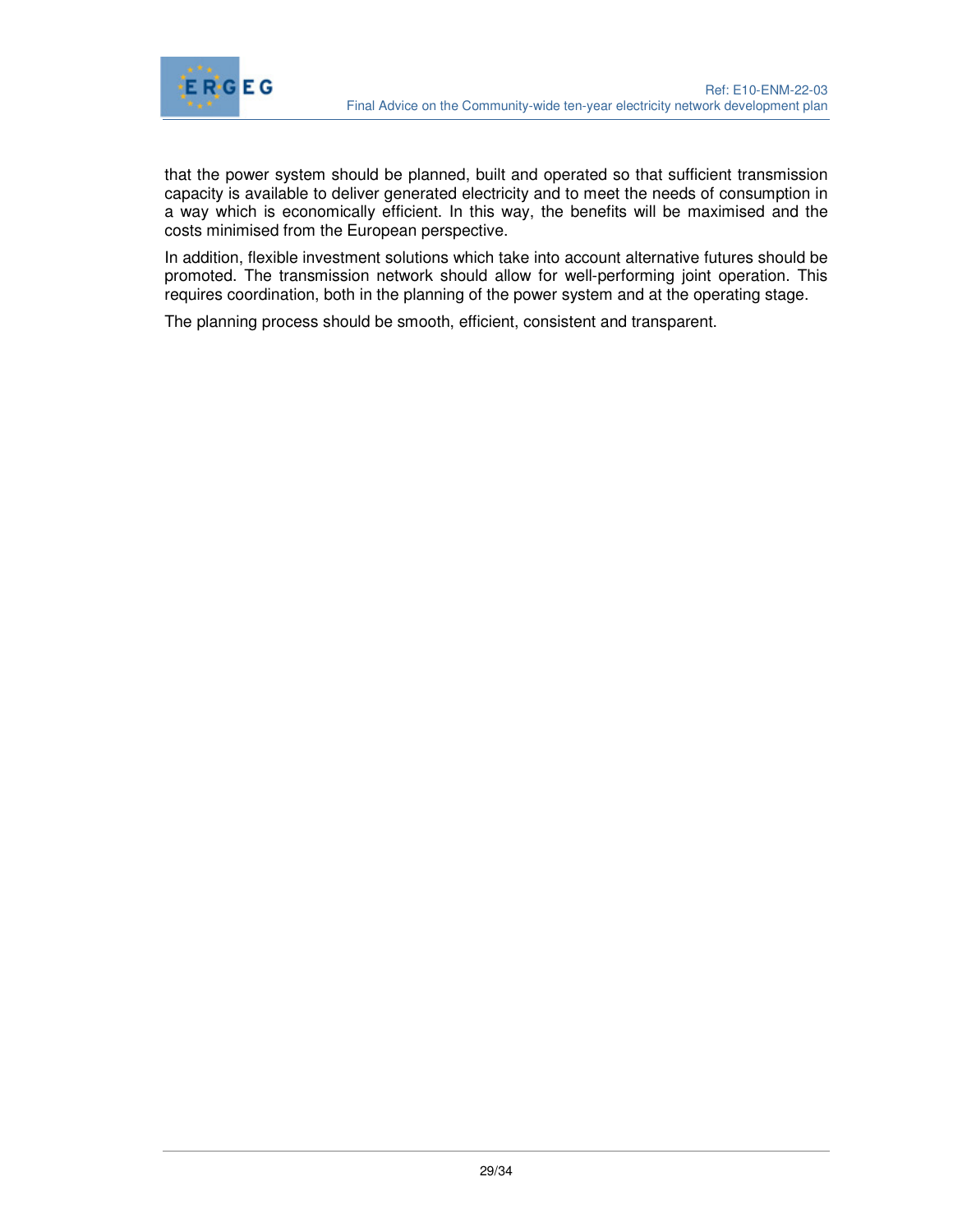

#### **8 Coherence between the National, Regional and Community-wide Ten-Year Network Development Plans**

The national ten-year network development plans must be coordinated and comparable to the ten-year plans at regional and European level. To that end, it is highly recommended that the national and regional ten-year network development plans follow a compatible and comparable structure and contents as the Community-wide one. National plans should identify infrastructure needs with a wider importance for the EU or for the regions. The plans should also include analyses which are influenced by European policies as well as the national situation. Information requested by ENTSO-E must be included in the national and regional ten-year network development plans, taking into account information and comments from market participants. National plans should, if possible, be made available on ENTSO-E web pages.

Each NRA will monitor whether the national ten-year network development plan is consistent with the Community-wide ten-year network development plan. If any doubt arises as to the consistency with the Community-wide ten-year network development plan, the NRA may recommend that the TSO amend the plan. Each NRA will conduct this assessment in its annual report. Similarly, if the Agency identifies inconsistencies between a national plan and the Community-wide plan, it can recommend either to amend the national or the Communitywide plan.

As has been explained previously, the national ten-year network development plans must be taken into consideration in the preparation of the Community-wide ten-year network investment plan. Nevertheless, the Community-wide ten-year network development plan should not be a consolidated version of all national ten-year network development plans. The Community-wide ten-year development plan must explicitly take into account the European view and seek the best European, rather than regional and national, solutions. The national ten-year network development plans will help to identify investment needs with EU-wide importance and will support ENTSO-E in preparing the Community-wide ten-year network development plan.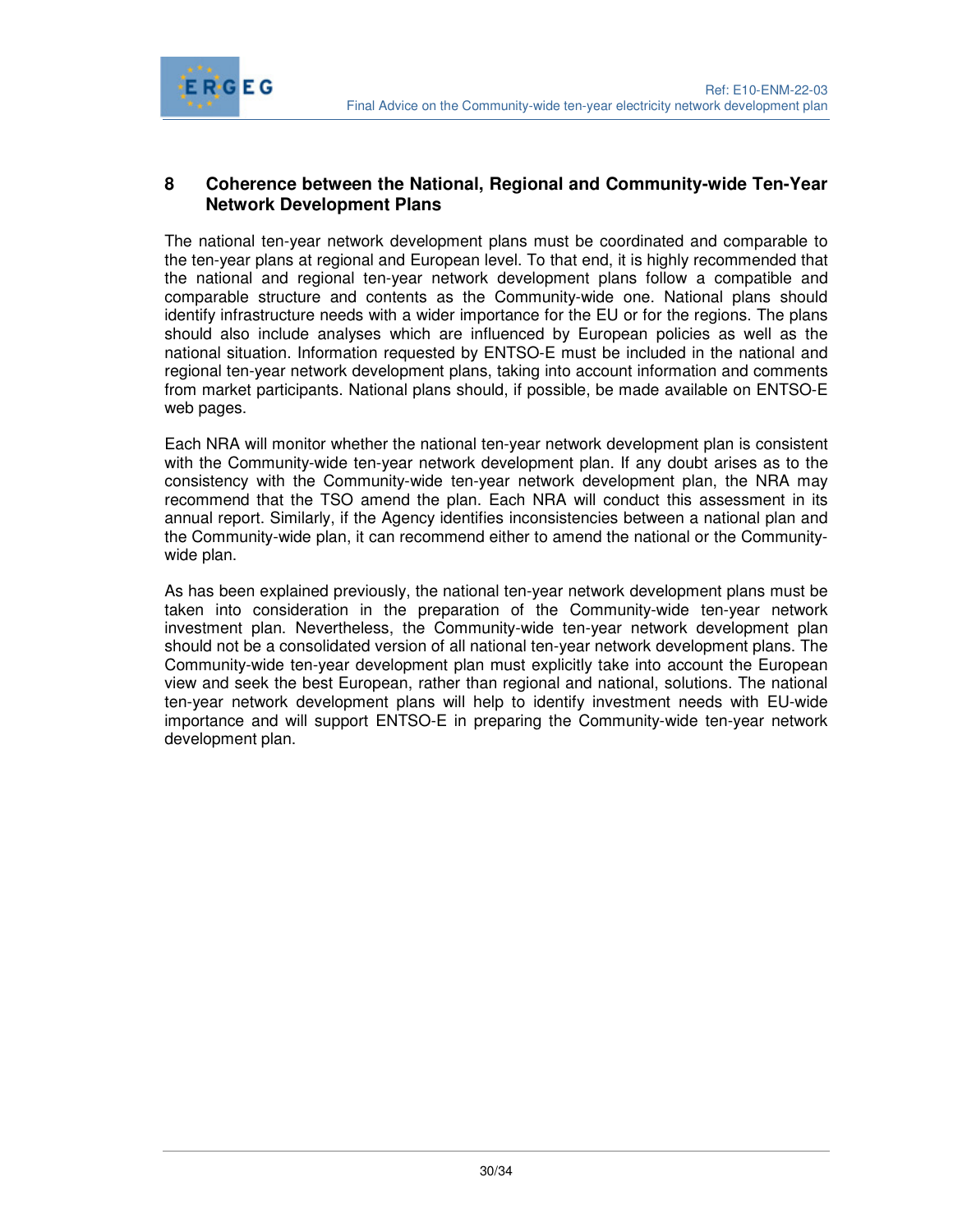

#### **9 Monitoring Implementation of Network Development Plans**

ERGEG

The Agency will monitor the implementation of the Community-wide ten-year network development plan. In parallel, ENTSO-E must prepare a monitoring report to monitor the inconsistencies between the plan and its implementation.

The Agency will investigate the reasons for inconsistencies and make recommendations to the TSOs or the NRAs to implement the investments according to the Community-wide tenyear network development plan.

The Agency will report to the European Commission on adaptation of the Community-wide ten-year network development plan by ENTSO-E. The Agency will also monitor that the TSOs publish a regional investment plan every two years and that the TSOs may take investment decisions based on the regional investment plan.

ENTSO-E is to make available all information required by the Agency to fulfil its monitoring obligations.

The NRA will monitor the investment plans of the TSOs. The NRA will report annually to the relevant authorities of the MS, the Agency and the European Commission on its activity and on the fulfilment of its duties on monitoring the investments. The NRAs should also provide information on transmission and distribution infrastructure and investments to the European Commission to allow the European Commission to monitor the internal market and its evolution. This reporting occurs through the annual report.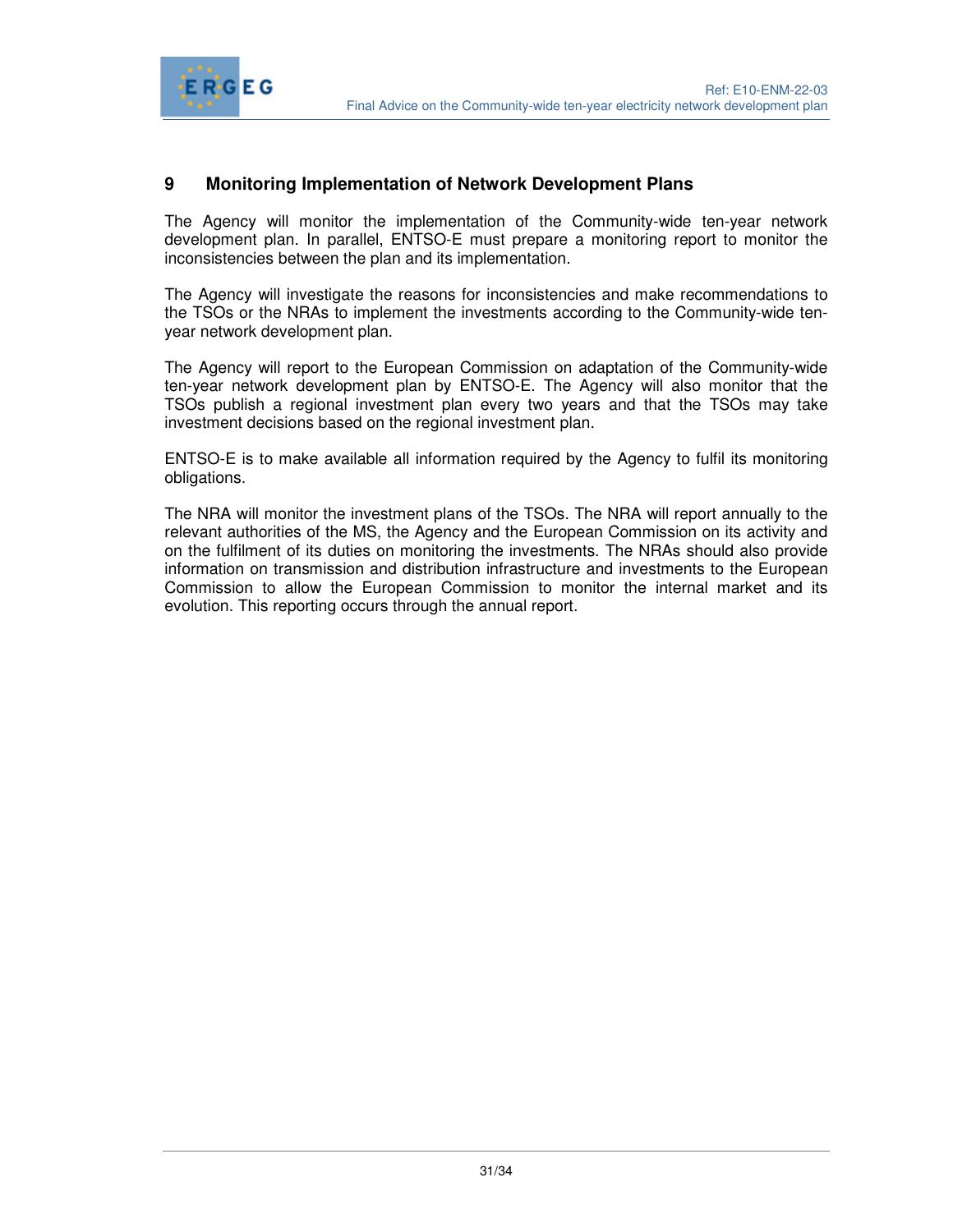

#### **10 Conclusions**

.

European energy regulators propose to use the provisions in the  $3<sup>rd</sup>$  Package, as well as the supplementary and related criteria covered in this document, to evaluate the TSO and ENTSO-E ten-year network development plans.

The process and plans should cover the various elements outlined in this advice (in particular in Sections 5-9), including for example:

- planning process including stakeholder involvement;
- contents of the Community-wide ten-year network development plan;
- evaluation criteria for alternative reinforcements;
- assessment of resilience of the power system;
- criteria for regulatory opinion; and
- monitoring implementation of the plans.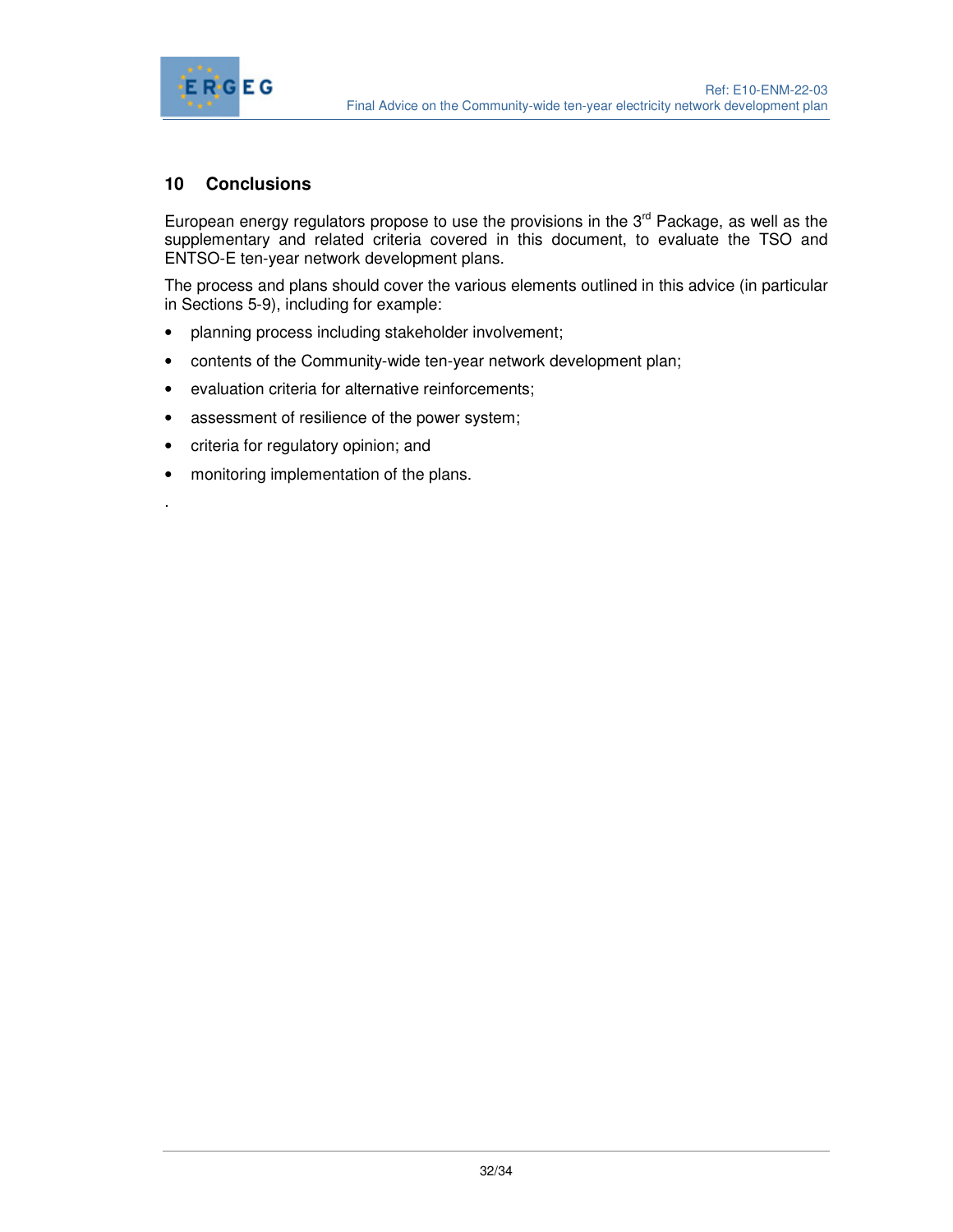

#### **Annex 1 – ERGEG**

The European Regulators' Group for Electricity and Gas (ERGEG) was set up by the European Commission in 2003 as its advisory group on internal energy market issues. Its members are the energy regulatory authorities of Europe. The work of the ERGEG is structured according to a number of working groups, composed of staff members of the national energy regulatory authorities. These working groups deal with different topics, according to their members' fields of expertise.

This report was prepared by the Electricity Network and Market Task Force (ENM TF) of the Electricity Working Group (EWG).